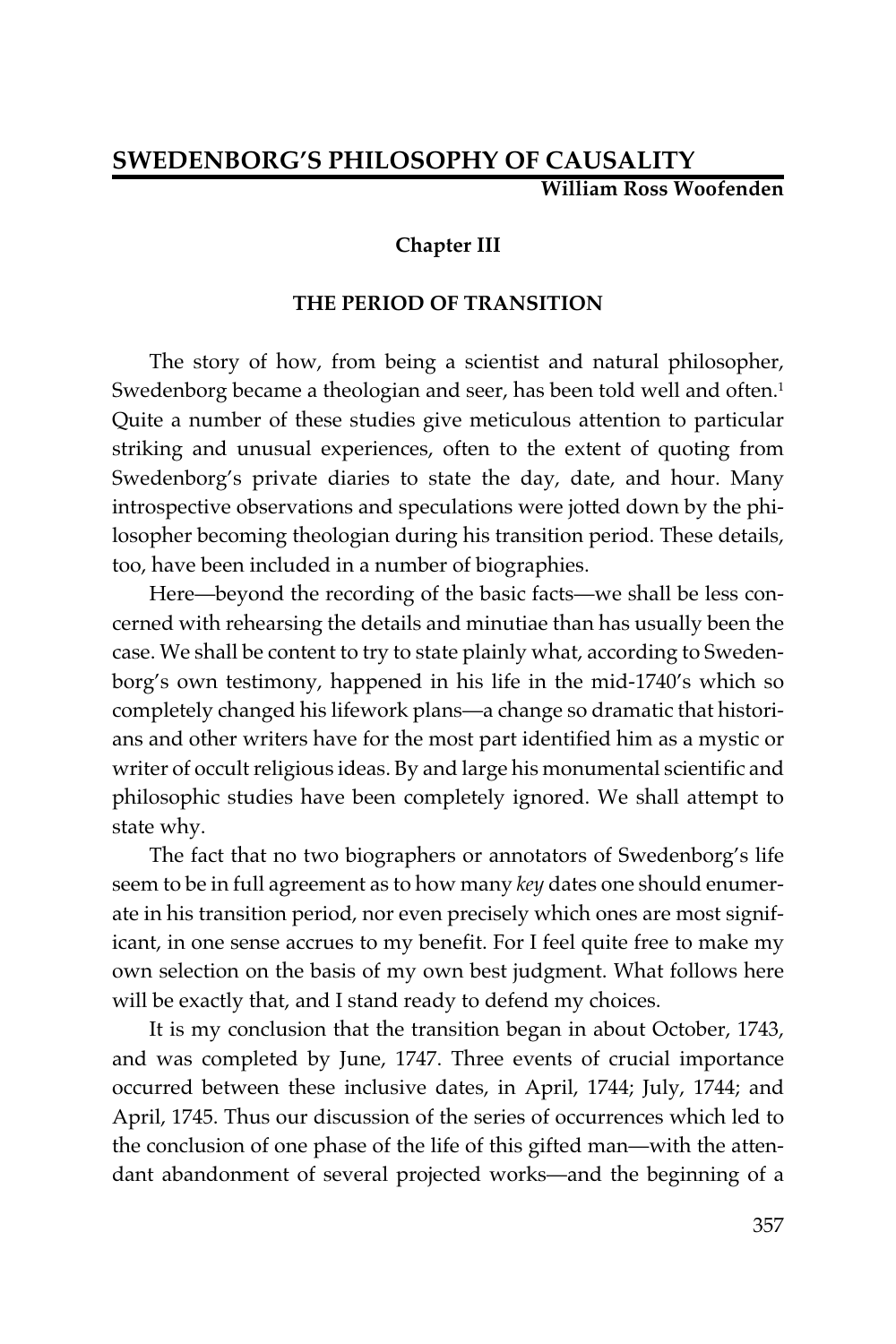completely new vocation, will center on five connected episodes which occurred at uneven intervals over a four-year period.

Swedenborg was prone to keep diaries and logs of the events and dayto-day thoughts of his varied life. The most ambitious consecutive journal of this type has been described briefly above.<sup>2</sup> One of the smaller of these, which survives only in fragmentary form, has been translated and published a number of times. It is best known in the format it took in 1918, when it was printed as a separate small book titled *Journal of Dreams*. It is from an entry in this diary that we establish our first key date, October, 1743. This work, as the title used would indicate, is largely concerned with the record of dreams, during the years 1743 and 1744.

Under date of April 17-18, 1744, he wrote, in part:

…With God's grace I had a preternatural sleep; and this has been the case now for an entire half year.<sup>3</sup>

From this testimony we are able to conclude that the state of "preternatural sleep," *i.e.*, sleep characterized by dreams and visions of a supernatural or psychic nature, began to be a "regular" state about October, 1743. In today's terminology, one might simply state that at that time, the scientist began to become aware that he was a psychic. This awareness first came through dreams. As was true of almost every facet of his life, even his dreams were often employed pragmatically. For example, several entries in the *Journal of Dreams* comprise interpretations of dreams which are directly applicable to the particular treatise he was working on at the time. One such dream he construes as advice to be heeded regarding the frequent and lengthy notes of his *Regnum Animale*:

…It meant…that I ought to draw in my sails and not make the notes so long.4

These dreams, in short, became one of the dominant strains of his thought life, significantly affecting his attitudes toward, and handling of his monographs.

The semiotic use of dreams proved to be only a prelude or precursor of what was still to come. The next major event contributing to the transi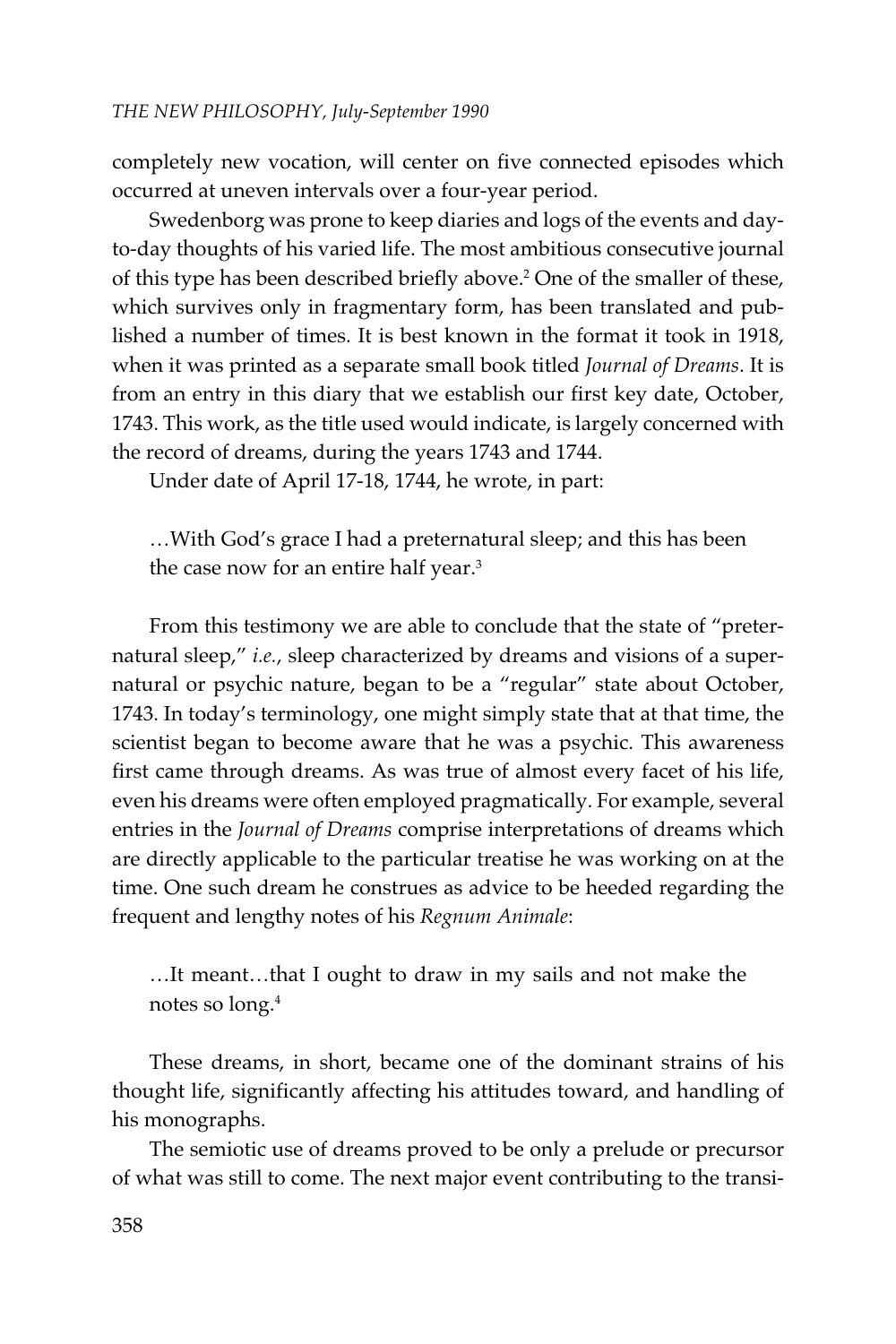tion came in the form of an experience midway between a dream and a vision.5 The experience is recorded under date of the night of April 6-7, 1744. The complexities of the account need not be entered here. Let it suffice that our author, on that night, while in a state which he described as being "neither sleeping nor awake,"<sup>6</sup> experienced what he was convinced was a Christ-vision. He wrote of it in part:

…I perceived that it was the Son of God Himself who descended with such a resounding noise which by itself prostrated me to the ground…7

It proved to be both a frightening and a humbling experience. Apparently the preceding period of about a year of preternatural sleep had so conditioned his thinking that, once the initial shock passed, he never once doubted the genuine nature of the vision. Part of the record of that same amazing night reads:

Later on, about day-break, I fell asleep again, and had continually in my thoughts how Christ conjoins Himself with men; holy thoughts came, but of such a nature that they are unfathomable, for I cannot in the least express by the pen what then took place; for I only know that I was in such thoughts.<sup>8</sup>

It is not clear how Swedenborg interpreted this vision, *i.e.*, the meaning and purpose of the vision, at the time it happened. The most he seemed ready to conclude at that time was that he was in need of greater faith and a more humble attitude. Many years later, in retrospect, he understandably spoke of it as part of the total process which constituted his "call." But it does not seem that he had any but the most obscure of ideas in April, 1744, as to the meaning of this strange event.

About three months later, another dream-vision occurrence is recorded. Again, it is obviously to be considered as more than a dream. It is another mystical experience of "seeing" a supernatural being. This time, however, it is not the Christ. This visitor, he decides, "must have been a holy angel."9

It is included in my list of key transitional events for a reason that may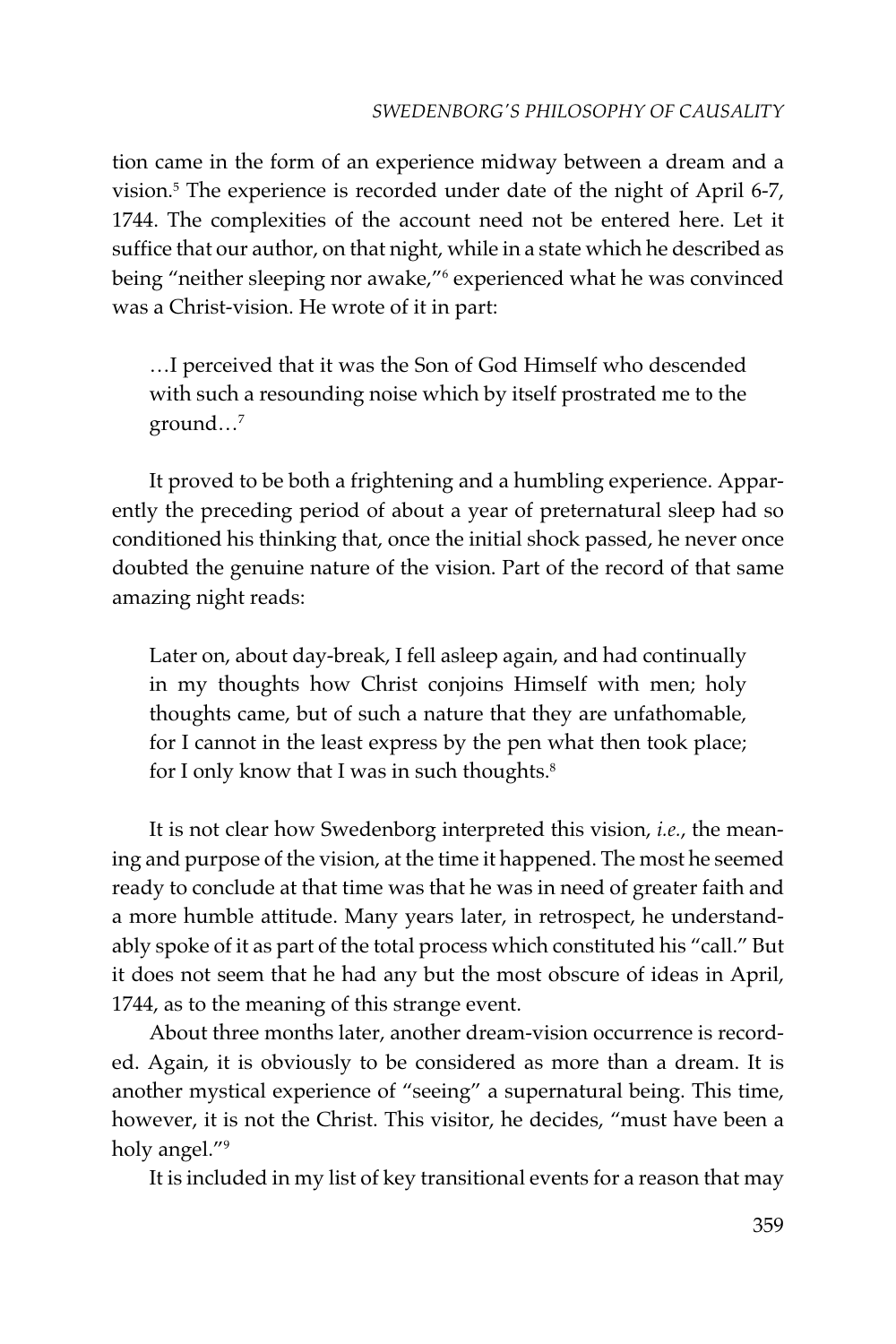not, without further explanation, seem cogent. This experience, apparently, was Swedenborg's first recognizable confrontation by a "spirit." He, along with the majority of mankind, had at best a vague idea of the nature of an "angel" or "spirit." Nor is it clear from the diary entry why he felt he could identify his nocturnal guest as a "holy angel." What the man certainly did not have the least inkling of at that time was that, beginning very shortly (according to his later testimony), he was to have frequent, open, and often prolonged intercourse with spirits and angels; *i.e.*, human inhabitants of the "other" world. It is, in fact, precisely this claim of such communication which earned Swedenborg the label "mystic" or "writer of occult religious ideas." It is for this reason that I have chosen to include the first such encounter of which our subject was clearly cognizant as being of crucial importance in the transition from scientist and philosopher to theologian and seer.

The fourth of the five events singled out as being especially revealing of the causes behind the radical change in vocation occurred the next spring—the best evidence seeming to place it in April, 1745.<sup>10</sup> This experience, unquestionably the climactic one for our author, strangely is nowhere annotated in detail by Swedenborg himself, although he alludes to it more than once in his writings.<sup>11</sup> We are dependent on two second-hand accounts which, although one claims to include verbatim statement given by personal interview, do not agree in all details. But this may not be as important as one might at first glance think it would be. What is clear is that *something* truly momentous happened to the man which included (1) a second Christ-vision, and (2) a divine commission for a new life work. No matter how the world reacted, and often continues to react, to the claim that such a twofold occurrence actually took place, this does not alter the fact of the cataclysmic effect it had on the subject who contended that he had such an experience.

The writer of one of the accounts mentioned above, a long-time personal friend of the Swedish seer, Carl Robsahm<sup>12</sup>, states the nature of the commission succinctly, reporting that Swedenborg thus related it to him:

He said that…He [Christ] had chosen me to declare to men the spiritual contents of Scripture; and that He Himself would declare to me what I should write on this subject.<sup>13</sup>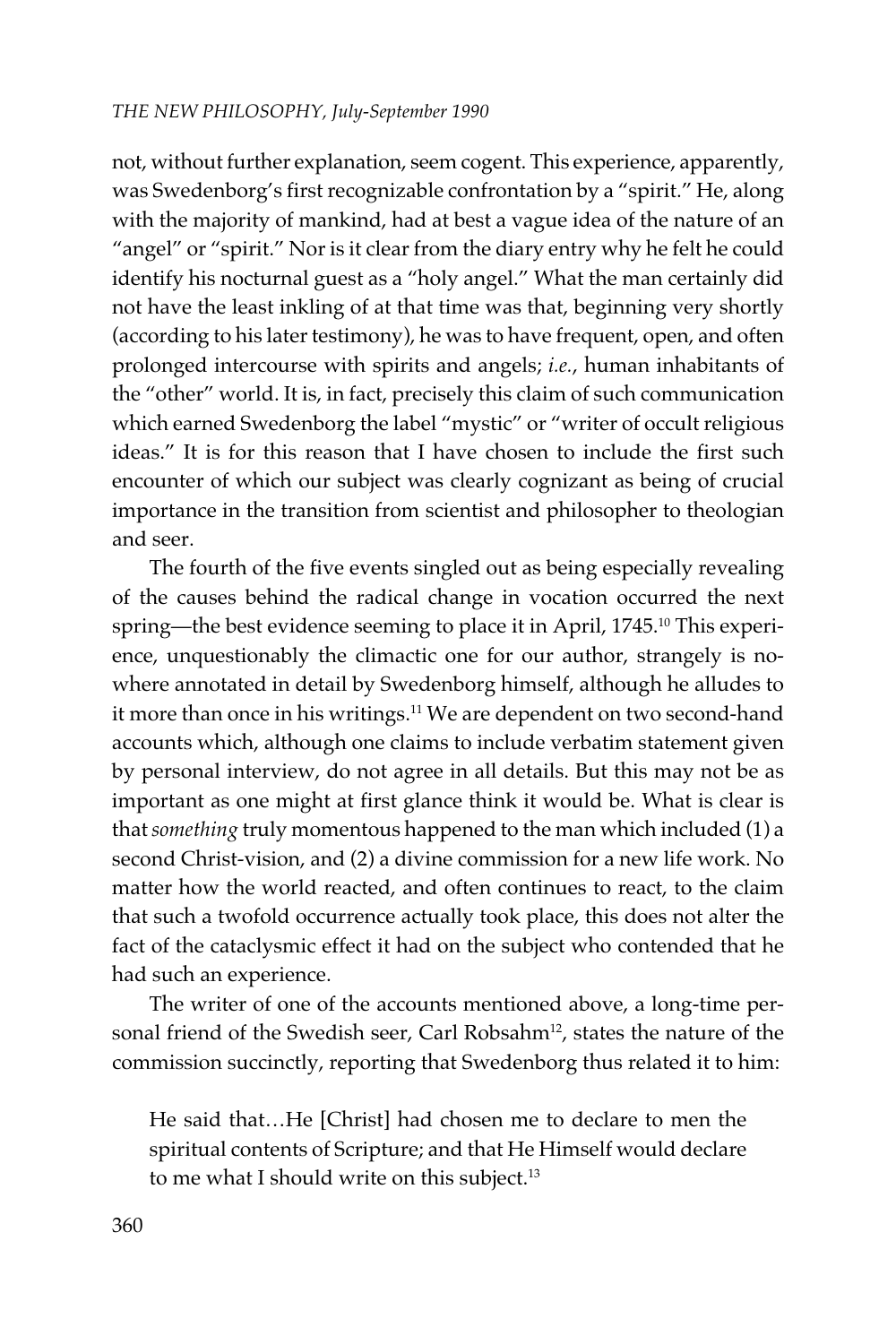That this experience truly marked the transition to a new vocation is testified to by Robsahm, again, according to him, from a transcript of an actual conversation with Swedenborg, whom he quotes as saying:

From that day I gave up the study of worldly science, and laboured in spiritual things, according as the Lord had commanded me to write. Afterwards the Lord opened, daily very often, my bodily (*lekamlig*) eyes, so that, in the middle of the day I could see into the other world, and in a state of perfect wakefulness converse with angels and spirits.14

The fifth event followed inevitably, but not for almost two years. During the interval an almost feverish number of activities was commenced: Biblical studies, including further studies in his long-neglected college acquaintance with Hebrew; the compiling of a detailed Bible index; tentative exercises in Scripture interpretation, resulting in, among other things, an eight-volume preliminary exegetical treatment of a large portion of the Old Testament; and, by no means least, a prolonged introspective examination of his personal ambivalence toward his new commission—a process which would be described as "soul-searching" today.

At length he apparently found the inner resources needed to accept with equanimity the new life which this task would open up for him. Then the quite matter-of-fact but orderly step was taken of resigning from his main employment, that of an assessor for the Royal College of Mines of Sweden, where he had served off and on for thirty years. Many times before he had asked for temporary leaves of absence, from a few days to a full year. This time he made it clear, in his petition to the king, that he wished to be irrevocably released from his office so that he might devote his full attention to the important work which he had already begun.

His request, dated June 2, 1747, was acceded to; he was retired at half salary, and, although he continued to maintain a lively interest in civil affairs—continuing to be an active member of the Swedish house of nobles for many years—his full-time employment became that of revelator.

He was now fifty-nine years old. Yet he now began his new career with an indefatigable ebullience which has astounded his biographers. He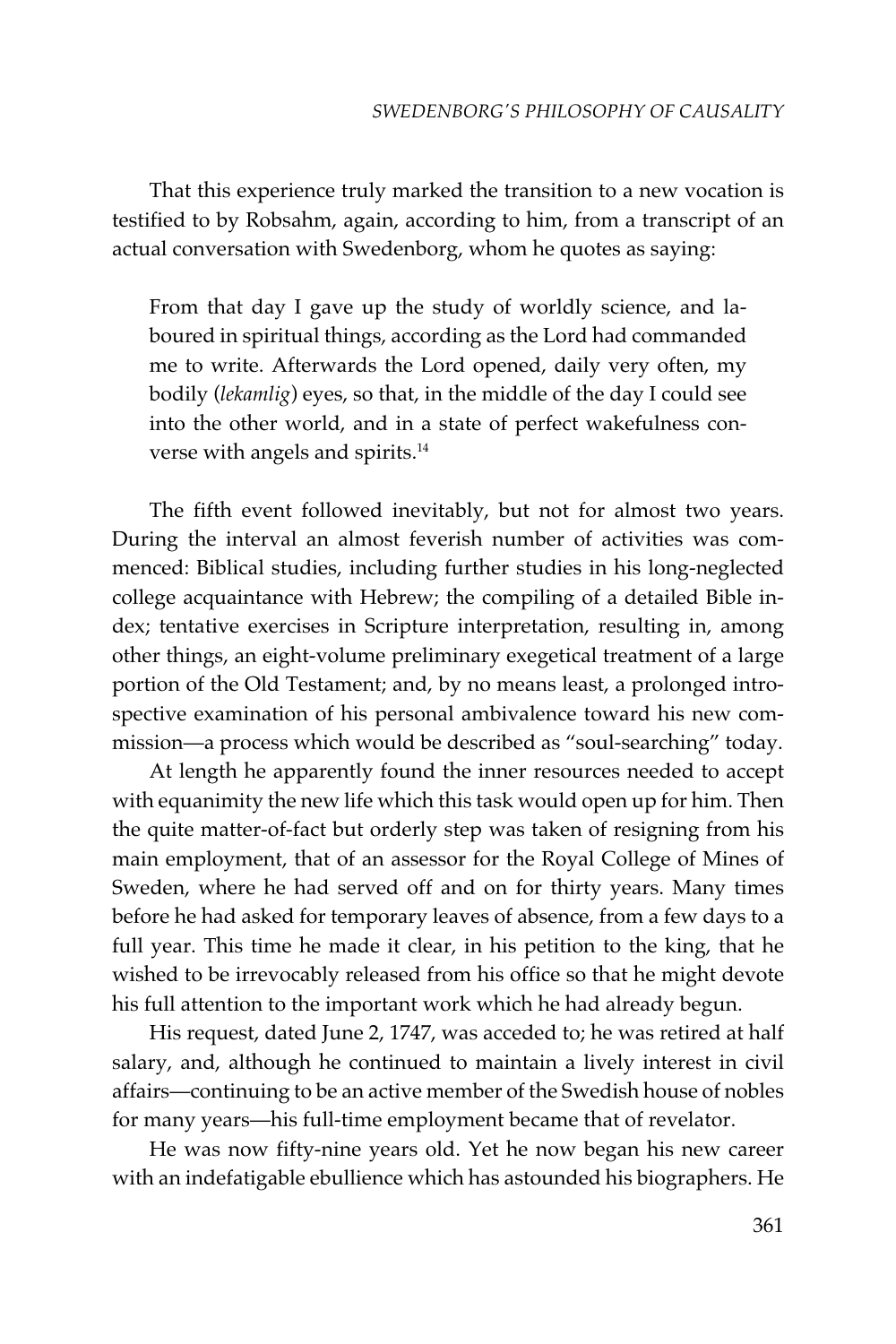lived to be eighty-four, and during the remaining quarter century of his life he produced a set of theological writings which in English translation occupy some thirty volumes. Although such comparisons are not very meaningful, it is nevertheless true that his output of theological studies is roughly equivalent in bulk to his output of scientific and philosophic works. One needs about an eight-foot shelf to hold the lot.

It might readily be thought that once this transition took place—once the interest in natural philosophy was supplanted by an interest in Scripture interpretation and Christian dogmatics, the potential contribution of such a person to the philosophy of causality would become, for all practical purposes, insignificant. This, however, is not the case with Swedenborg, for a number of reasons. First, as was mentioned earlier, his theology has as a major tenet that this is a causal universe. In the preface to this work, it was noted that this was a belief which he held in common with many Christian theologians, reflecting a dominant theme in medieval and conservative modern Christian thought.

A second factor which kept the development of his causal theory viable in his mature period is that he soon discovered an underlying compatibility between the general trend of his earlier philosophic hypotheses concerning causation and what he now accepted as a revealed knowledge of the causes of things. Nor was this just a kind of nebulous, indefinable feeling of affinity; it was borne out in terms of practical, detailed application.

The long-sought *mathesis universalis* had been gradually losing significance in his mind in favor of a doctrine that somehow encompassed the concepts of degrees, influx and correspondence. Now, what was to become one of the major distinguishing marks of the Swedenborgian theological system was to be known as the doctrine of correspondence.<sup>15</sup> The relationships between natural or worldly things and mental or spiritual things of which he had a prescient idea when he wrote *Regnum Animale* and *Clavis* proved to be universally true, and understandably so, of all the details of the Bible narrative; or, at least, so our seer clearly believed. The "hieroglyphic" key turned out to be the relationship of correspondence, a relationship he had inferred existed, during his earlier philosophic period.

The search for the soul, the mystery of the commerce of soul and body, the underlying cosmological question of the origin and structure of the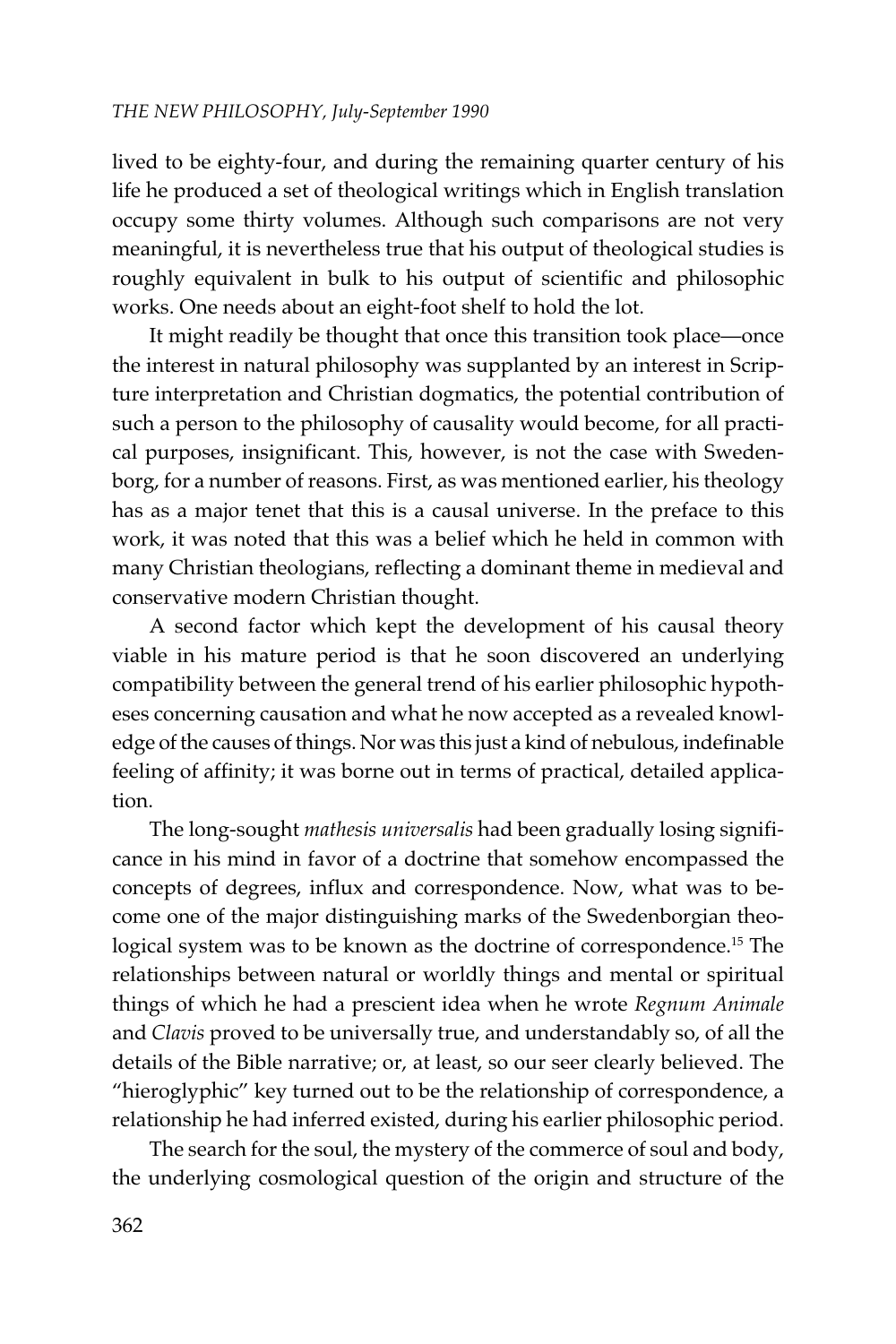universe—all of these adamant philosophic "knots," yielded to the key of correspondence, with the aid of the related doctrines of degrees and influx. The explication of this synthesis and analysis, this "rounding-out" of the philosophy of causality with its correlative role of aiding the reconciliation of some basic scientific, philosophical, and theological concepts, will be the subject of Part II of this study.

What remains to be said in this present chapter is something more on the general attitudes that have been assumed concerning Swedenborg and his works.

It is historically attested to, that anyone who lays claim to being the recipient of a special body of information—special in the sense of being somehow "revealed"—is generally looked at askance, or classified as a "mystic" and therefore not to be read except by the "expert," or openly denounced as a person victimized by his own hallucinations, or—rarely read and believed. There are various other options, of course, but one or more of the above responses is largely responsible for the fact that the scholarly world, both in the physical sciences and the humanities, has remained largely ignorant of the vast creditable and historically significant corpus produced by Swedenborg up to the time of his transition. This is an unfortunate loss to the world of academe. This present work is seen by its writer as one modest attempt to alleviate the ignorance, break down the prejudicial barrier, and call attention to a gifted and amazing man.

#### Notes

1 G. Trobridge, *Swedenborg, Life and Teachings*, 4th ed., pp. 83-96; S. Toksvig, *Emanuel Swedenborg, Scientist and Mystic*, pp. l36-l55; W. White, *Emanuel Swedenborg*, 2nd ed., rev., pp. 119-163; R. Tafel, *Documents Concerning Swedenborg*, vol. II, pp. lO82-1127; and C. Sigstedt, *The Swedenborg Epic*, pp. 182-206. These are some of the better known studies.

2 *Cf*. p. 18 (*supra*).

3 *Journal of Dreams*, n. 140.

4 *Ibid*., n. 32. Would that some modern philosophers had such dreams!

5 "*Dream*: A series of images, ideas, and emotions occurring in certain stages of sleep." "*Vision*: The mystical experience of seeing as if with the eyes the supernatural or a

supernatural being."—*American Heritage Dictionary of the English Language*, 1969. 6 *Journal of Dreams*, n. 54.

7 *Ibid*., n. 55.

8 *Ibid*., n. 57.

9 *Ibid*., n. 210.

<sup>10</sup>*Cf*. *The Swedenborg Epic*, *op. cit.*, pp. 197-198

<sup>11</sup>*Cf. Ibid.*, including footnote 307.

 $12A$  man of great personal integrity, director of the Stockholm bank and a fellow member of the Swedish Academy of Sciences.

13*Docu*. I, p. 36 (Document 5).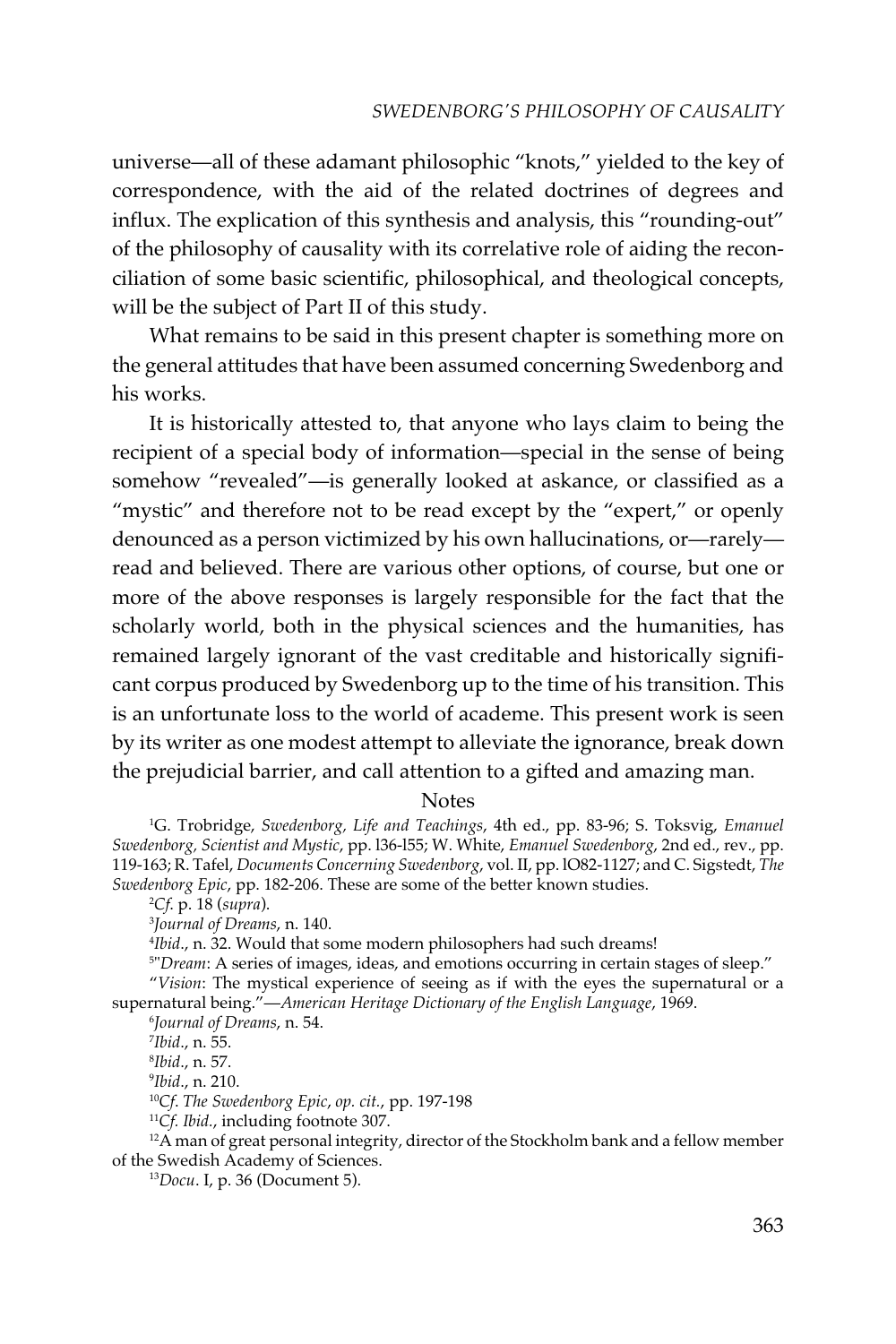<sup>14</sup>*Ibid*.

<sup>15</sup>*Cf*. J. Stillson Judah, *The History and Philosophy of the Metaphyical Movements in America*, 1967, pp. 37-41 and *passim*, for a contemporary opinion of one type of widespread influence of this doctrine.

## **PART II**

# **APPLICATIONS OF SWEDENBORG'S CAUSAL THEORY**

### **CHAPTER IV**

## **THE RELEVANCE OF SWEDENBORG'S CAUSAL THEORY TO COSMOLOGY**

During his early scientific period (*ca*. 1717-1734) Swedenborg developed both a cosmology and a cosmogony. Sometimes these words are loosely used synonymously, and so it may be well to set forth definitions of how they are being used in this study. "Cosmology" is generally defined as that branch of philosophy which deals with the origin, processes, and structure of the universe. One contemporary philosopher has commented:

The value of a cosmology seems to consist primarily in its capacity to provide an ultimate frame for occurrences in nature, and to offer a demonstration of where the limits of the spatio-temporal world are, and how they might be transcended.<sup>1</sup>

This statement aptly describes the views of the present writer as to the use of cosmological theory, except that the embrace of cosmology will be enlarged here to include not only ontological and metaphysical considerations but also, specifically, cosmogony. This latter term will not be construed pejoratively (*i.e.*, it will not be limited to so-called "mythological cosmogonies") but will be used in the simple dictionary meaning of a specific theory of the creation and/or evolution of the physical universe.

The beginning of the last chapter called attention to Swedenborg's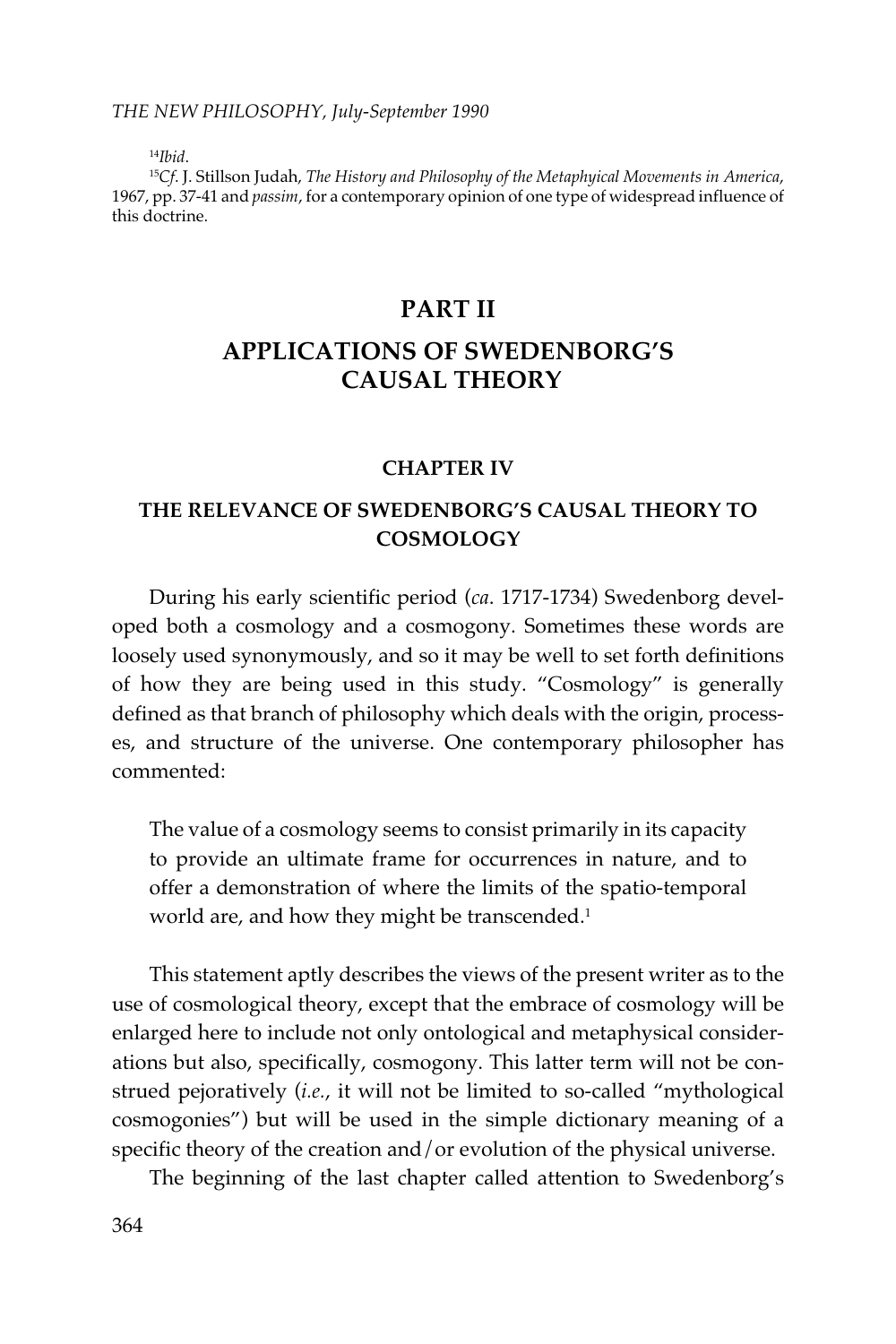1734 opus, *The Principia*, in order to show that in this culminating work of his early scientific period he unquestionably held to the thesis that this was a created universe, existing to carry out divine purposes and therefore compatible with and governed by causal principles. That chapter, however, did not delve further into the development of a cosmology, which is the major theme of *The Principia*. This investigation will be pursued in this present chapter.

In developing his early philosophy of nature, antecedent to the development of a precise cosmology, the young scientist intently studied the visible cosmos and concluded that motion was the fundamental and pervasive phenomenon of nature. Not only that, in order to try to illustrate his further conviction that this motion was infinite, *i.e.*, from the Infinite, he conceived it to be, in its most basic nature, vortical—the vortical form of motion being as nearly infinite as motion can be considered to be in terms of universality and lack of limitation. Being less than infinite, it could properly be defined as having to have *some* limitation.

One thoughtful student of this theory adds this:

…The first limitation imposed…is a limitation of direction and range, [taking] the form of a spiral wherein every point moves at once from the center to the circumference and from the circumference to the center. [Then, the most difficult idea to grasp in this theory follows:] The motion here conceived is not mechanical, not the motion of a material point, although to think of it concretely we have to use mechanical analogies.<sup>2</sup>

In harmony with a long line of predecessors, here our burgeoning philosopher is groping for terminology to describe a psycho-physical linkage. Out of these studies he developed a theory of vortices. It should be noted that the concept of the basic nature of vortical motion was not original with Swedenborg, being a facet of Cartesian physics. The influence of Descartes is discernible in a number of Swedenborgian concepts.

The learned Swede, however, devised his own usage of the theory of vortices, applying it not only to his philosophy of the origin of the earth and other planets but also to his theory of the constitution of matter. Discussion of this latter hypothesis will be reserved for Chapter VI. For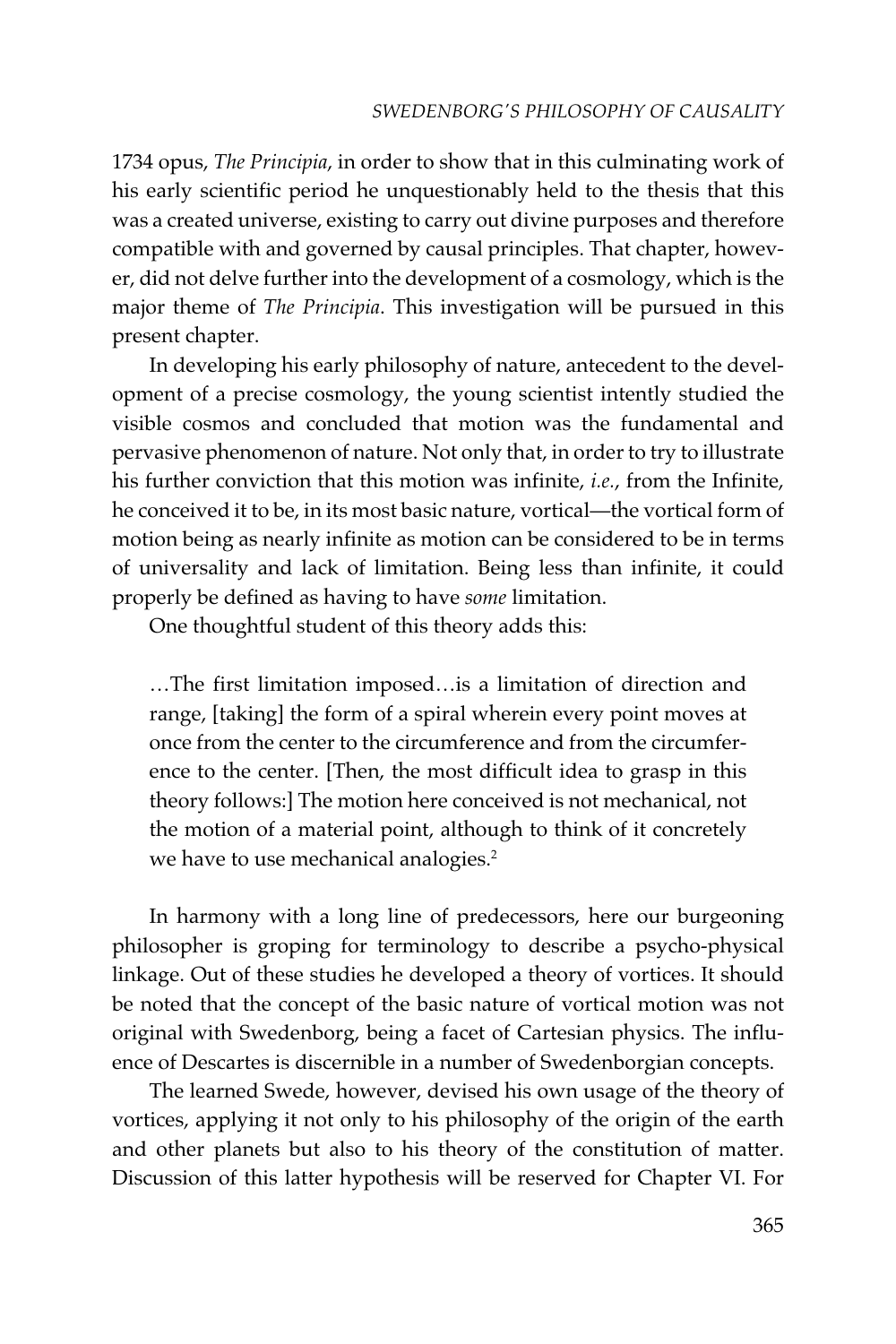now, let us be content to try to state in bare outline and paraphrased terminology the thought process which led from vortical motion to a nebular hypothesis and, finally, to an overarching cosmology.<sup>3</sup>

One of Swedenborg's translators notes that he "practically says that motion is a synonym for nature."4 The text on which he bases this surmise is from Part I, Chapter I, of the *Principia*:

Nature is only a word which connotes all the actuating forces proceeding from the first motion of the Infinite till the world was completed; with this first motion it begins; and as this is produced by the Infinite, so is nature.<sup>5</sup>

It seems to me a bit presumptuous to infer such an identification from this text. But, in defense of such a position, one might note that there is an admitted terminological problem and thus almost inevitable ambiguity involved in this study. Perhaps this fact can be set forth most forcefully by quoting here one of the author's summaries of his cosmology:6

…it may be well to offer a brief summary of the whole of my philosophy. Let us begin from the first simple [si*mplici*]. (l) In the simple the internal state is a tendency to a spiral motion, and, consequently, its endeavor or effort [*conatum*] is of a similar kind. (2) In the first finite [*finito primo*] arising therefrom there is a spiral motion of the parts, as is the case also in the other finites, so that there is a similarity in all the finites. (3) From this single cause there results in every finite a progressive motion of the parts, an axillary motion of the whole, and, if nothing prevents, a local motion also. (4) If the motion is local the actives [*activum*] arise, one similar to the other. (5) From finites and actives arises the elementary [*elementare*], one similar to the other, and differing only in degree and dimension. It is, therefore, evident that I conceive the existence of only three kinds of bodies, namely, finites, actives, and the compounds of these, or elementaries.7

The term "first simple" [*primus simplicius*] is used interchangeably with the term "first natural point" [*primum naturali punctum*]. In our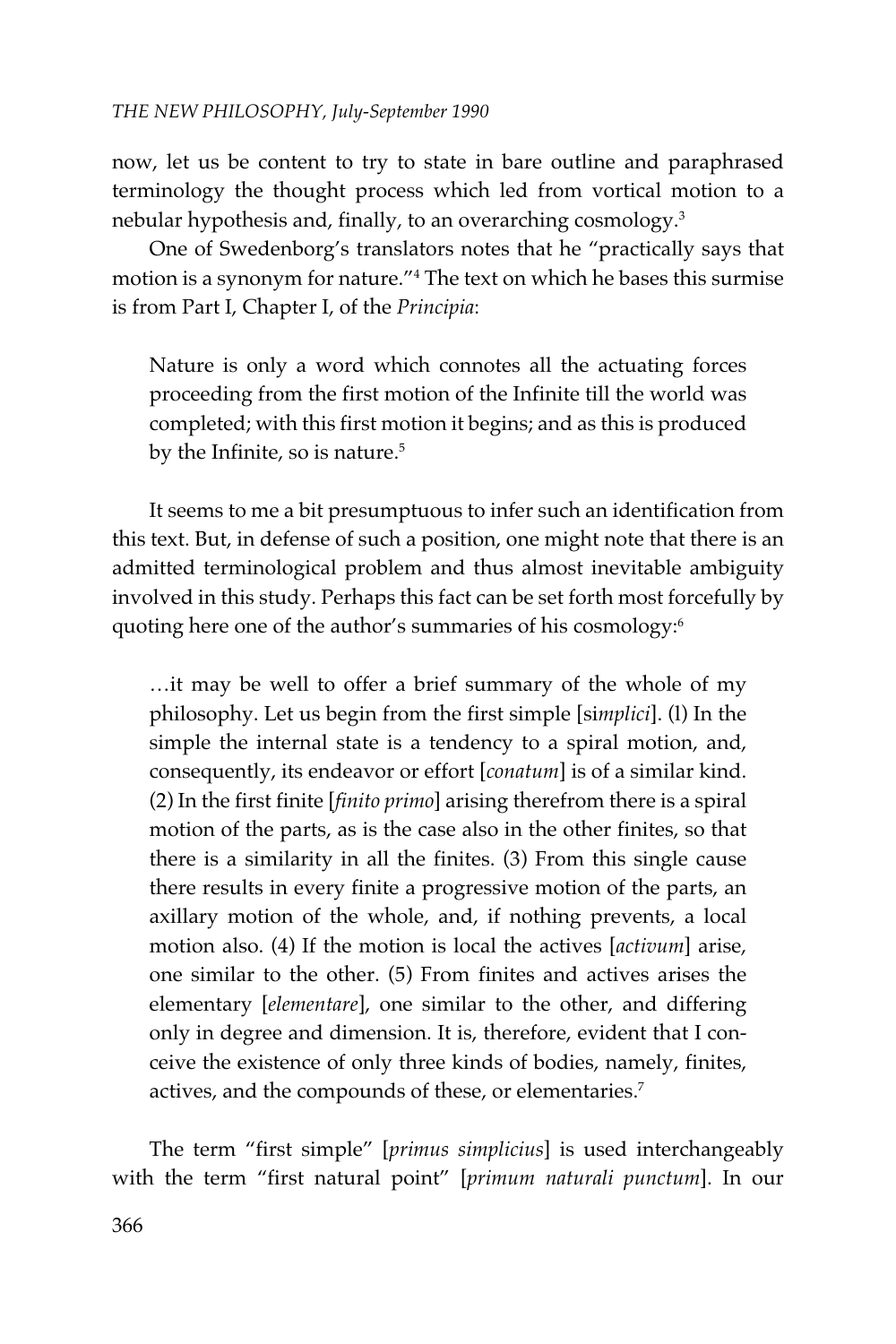outline below, we shall try to make clear what idea the author intended to convey by these phrases. The term "conatus"—sometimes translated as "effort" or "endeavor," sometimes used directly as an English word carries none of the special meaning ascribed to the word by Spinoza, $^8$  but is rather defined as follows:

…the cause of motion, since it remains in each individual particle, and no single particle can be moved without all being moved together, therefore becomes common, and pervades the whole; so that by reason of it, all strive and conspire together to produce one common and unanimous motion. This is what we mean by effort [co*natus*].9

This *conatus*, in fact, we shall find, is traceable all the way back to the Infinite, where it originates.

The other key terms in this summary given at the end of the work are "finites" [*finita*], "actives"' [*activa*], and "elementaries" [*elementaria*]. Here they are referred to vaguely as "three kinds of bodies." In the similar summary at the beginning of the work, the abstruseness is little alleviated by describing the same three terms as "entities of a threefold degree." Thus, it would appear that the clearest thing before us is that our task of clarification will be anything but routine. One is tempted to borrow words of our author who prayed of "the critical reader" to "look leniently upon the things he would criticize."10

As a possible aid to the reader, the summary of the doctrine before us that follows here will be treated in five numbered paragraphs, coinciding in content with the author's terse summary quoted above.

(1) The Infinite alone exists without a cause, or from itself (*i.e., causa sui*). From Him, finite things must of necessity have proceeded. One of the characteristics of the Infinite Creator is "pure" motion, and the first step in the process of finiting this motion is one which somehow preserves its "pure" status—it remains antecedent to and apart from any moving body as yet—but at the same time imposes a limitation which causes it to move in a spiral or vortex. This type of motion, in its first manifestation, is infinitely small, as free from spatial limitations as the mathematical point, or the point of Zeno. This "first simple" or "first natural point" has an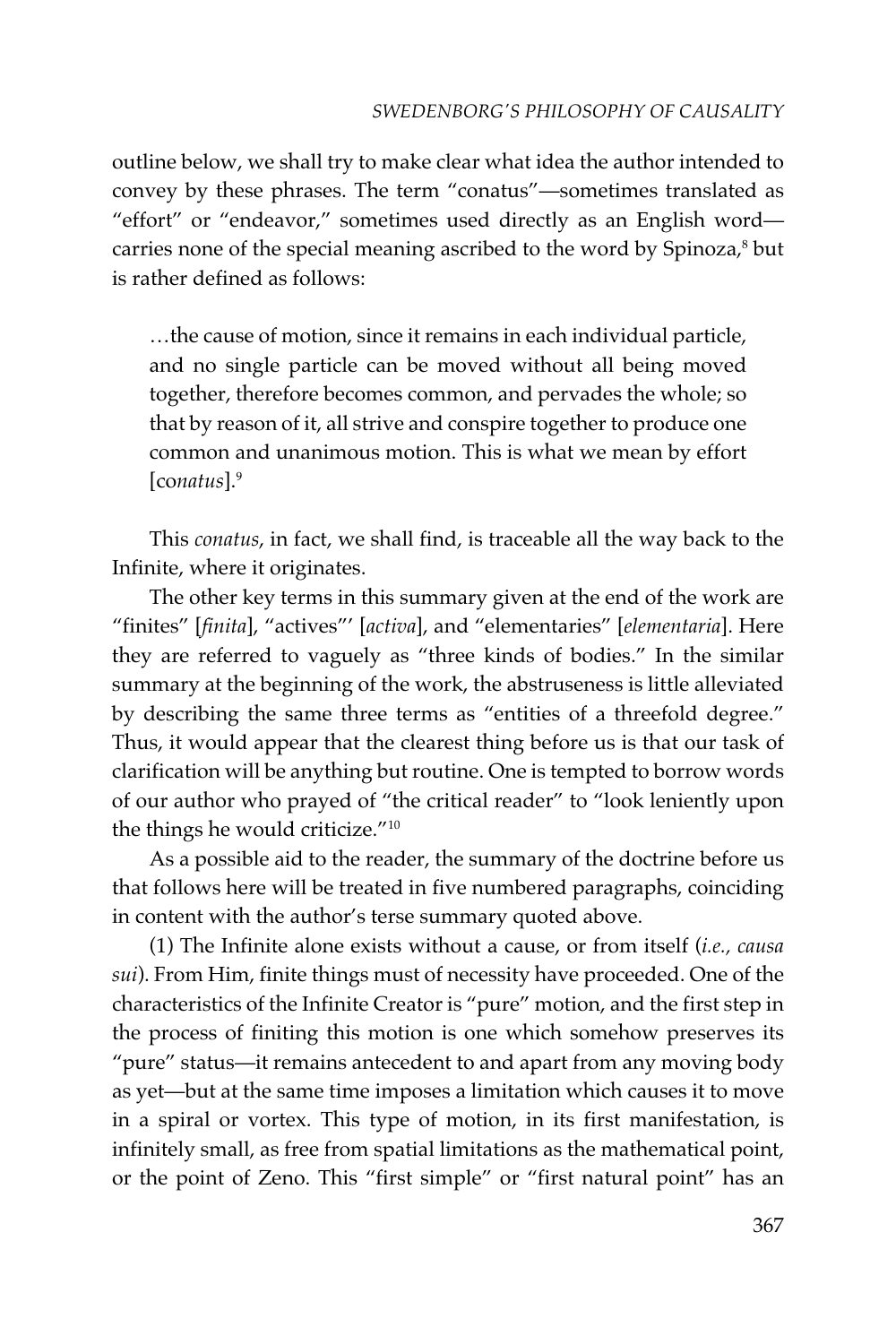inherent internal conatus or tendency to spiral motion. (Note that it is not one of the three "bodies" or "entities" but is prior to them.) Its use, however, is to be transeunt—capable of producing effects outside of and other than itself.

(2) From the idea of *one* such "first simple," one is then led to recall that the causal factor behind it is the Infinite; thus, one is ushered into the presence of an infinity or universe of such points, all striving in a pure spiral motion. The result of this conatus is a vast series of vortices, since this form embodies the highest mechanical power and the most perfect geometrical figure. These spiral figures become the first actual subjects (or bodies, or entities) of creation, bounded by both space and time. Space and time, in fact, come into existence concurrently. These constitute the "first finites."

(3) We now have expressed the transmitted force of the Infinite, through the first simple, in the substantial form of the first finite. The conatus to motion remains intrinsic and a variety of movements ensue. The "parts" move progressively along their own paths, the whole figure exhibits an "axillary" movement (the meaning of this term remains vague), and these two motions combine to produce a local motion, "a motion in which consists the active power of finiting and compounding the sequents, and of modifying them through a long series in the manner in which we perceive by our senses the world at large to be modified."<sup>11</sup>

It is clear that "local" motion is the primary formative and creative force on the finite level. And while the author introduces many detailed illustrations of how the process is conceived by him, such particulars need not enter into a brief summary of the doctrine.

(4) One key manifestation of local motion is singled out, however; that is in its role as source of the "actives." This entity (to which a full chapter is devoted) is described analogically by diagramming for the reader the path of a small ball being whirled on a length of string. One is to visualize a velocity sufficiently great to make the ball appear to be a solid ring, thus resulting in the semblance of a solid by means of motion. The "active," then, presumably is the type of all the varieties of figure production of which motion is capable. It is especially the individuating force, and at this juncture in the discussion, local motion is ascribed exclusively to the "actives," and axillary motion in turn is limited to the "finites."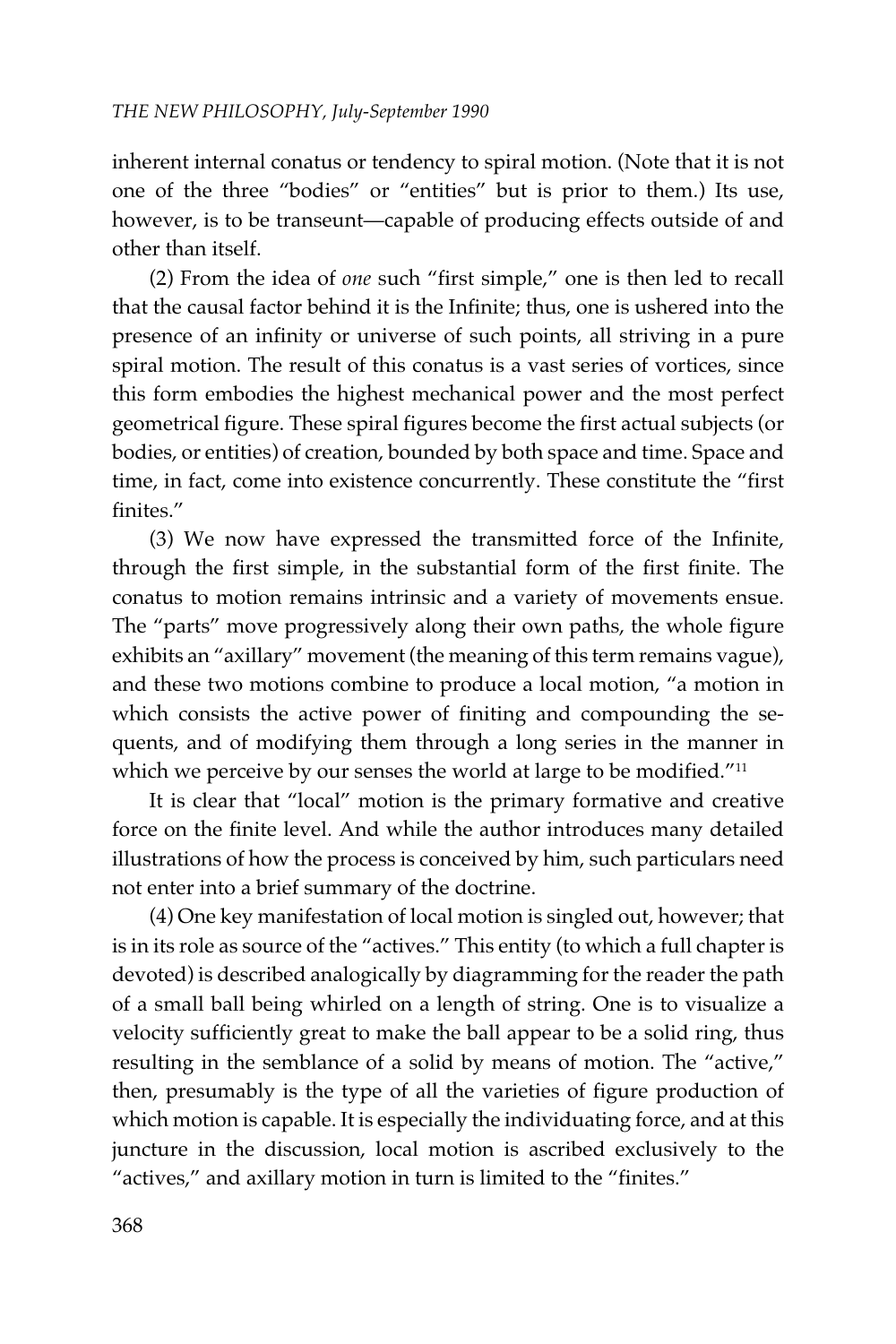(5) Now we are ready to consider the final phase of the process: the actives and the finites combine to produce the "elementaries." It is here that the theory seems first to posit the creation of "matter." But even here one is astonished to realize that *motion* is still the essential quality, making this 18th Century cosmological theory sound astonishingly akin to and prescient of 20th Century atomic physics. Let me, however, rest my case there, admitting my incompetence to comment further.

From these three primitive entities: finites, actives, and elementaries, our philosopher proceeds to develop a detailed theory encompassing the basic factors which make up the universe as we know it. For example, the second element (or elementary) comprises magnetism, the third the ether in the sense of the medium for light and electricity, contradistinguished from the air which is identified as the fourth element, the medium for sound. Each of these is accompanied by an appropriate finite.

This amazingly intricate cosmological theory is, in turn, intimately related by the author to the causal theory discussed in the previous chapter. The transmittal of the initial conatus emanating from the divine or infinite is according to the process defined as influx. The several finites and elements follow the pattern of either discrete or continuous degrees. Those manifestations which are distinguished by discrete degrees are related by correspondence.

This same causal theory led the author to propose as an integral part of his *Principia* a truly pioneer version of what has since been called the "nebular hypothesis." In Part III, Chapter IV, which contains the heart of his hypothesis, he begins somewhat poetically by stating:

As yet the vortex is void and empty; coursing round the sun like a torrent, and ever pursuing the same rotations.<sup>12</sup>

Further down the page he opines that "Phoebus remains in her abode bright and sublime." And on the next page:

As yet the planets are only in a state of conception; the ovum is produced, out of which they have to be sent forth.

Now reason asserts that causes must exist before effects; the simple before the compound; principles before principiates; that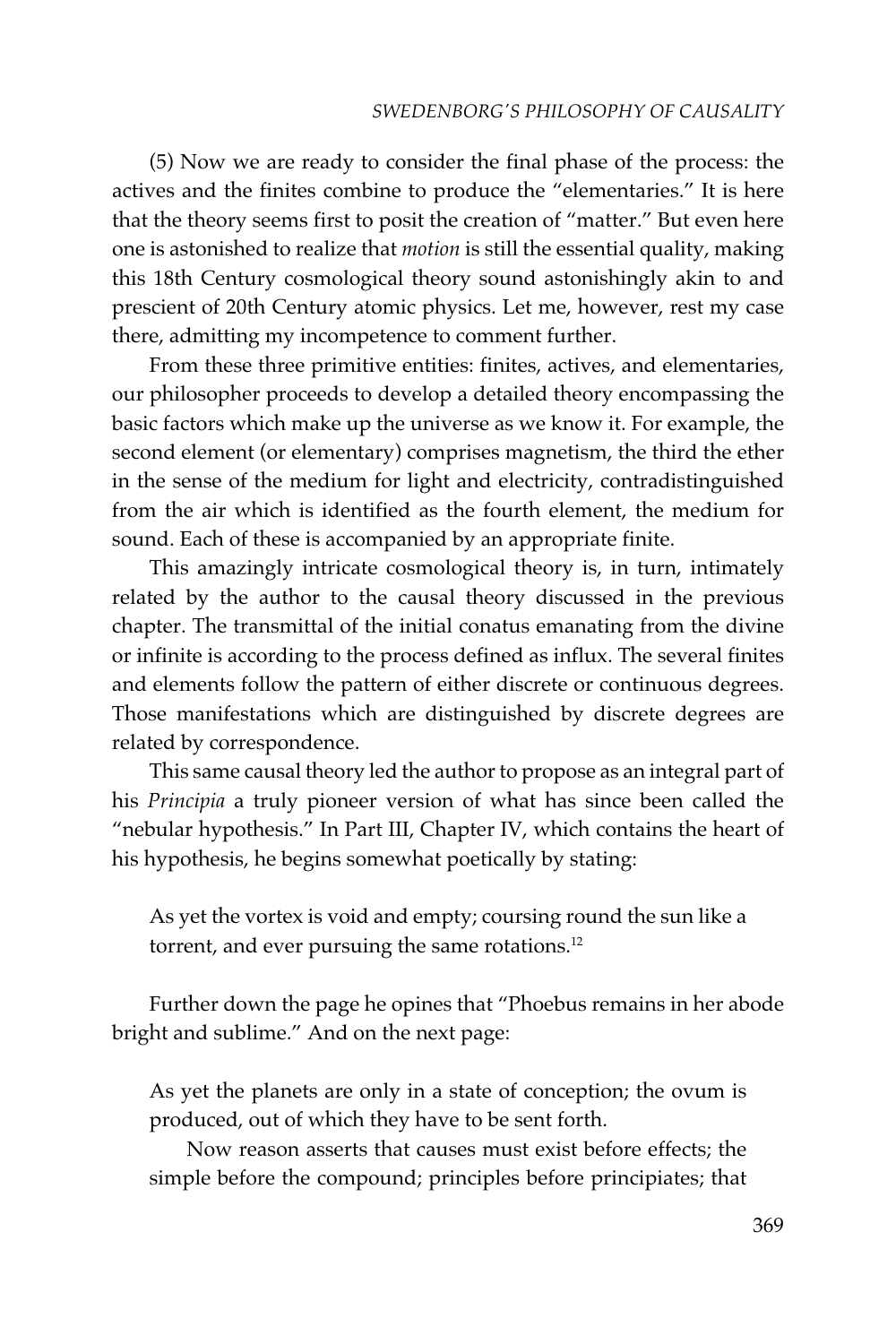is to say, *actives*, *passives*, and *elementaries* [emphasis mine], before a series of things arising successively and simultaneously. The first must exist before the intermediate; the intermediate before the ultimate. Reason, therefore, asserts that the planets must derive their origin from causes in time and in place; that causes are latent in first principles; in short, that the earths in our system must have originated successively...<sup>13</sup>

By this approach to a nebular hypothesis, Swedenborg classifies himself with a line of philosophers who sought to solve this problem by reasoned contemplation. Let us take note of the company he thus chose to keep. In the first volume of his monumental *Kosmos* [1845] von Humbolt noted:

…The purely speculative conclusions arrived at by Wright, Kant, and Lambert, concerning the general structural arrangement of the universe, and of the distribution of matter in space, have been confirmed by Sir William Herschel on the more certain path of observation and measurement.14

Thus these philosophic cosmological hypotheses apparently gained empirical validation by means of the more sophisticated apparatus that was available to Herschel. This is all well and good; and, one might note here, to the extent that Swedenborg's formulation of the hypothesis may be shown to agree with that of Kant, *et al*., the confirmation would also accrue to his benefit.

However, it is precisely on that point that the writer of this study would like to join a number of his worthy predecessors and raise an issue. For Swedenborg to be placed in the position of a sort of hitchhiker, in order to share the glory with the others named by von Humboldt, seems to be a case of putting the cart before the horse. The above cited passage was ably commented on by one Samuel Beswick who wrote a lengthy serial commentary on Swedenborg's *Principia* in 1855. On this particular matter he wrote:

…Preceding all these [speculative conclusions of Kant, Wright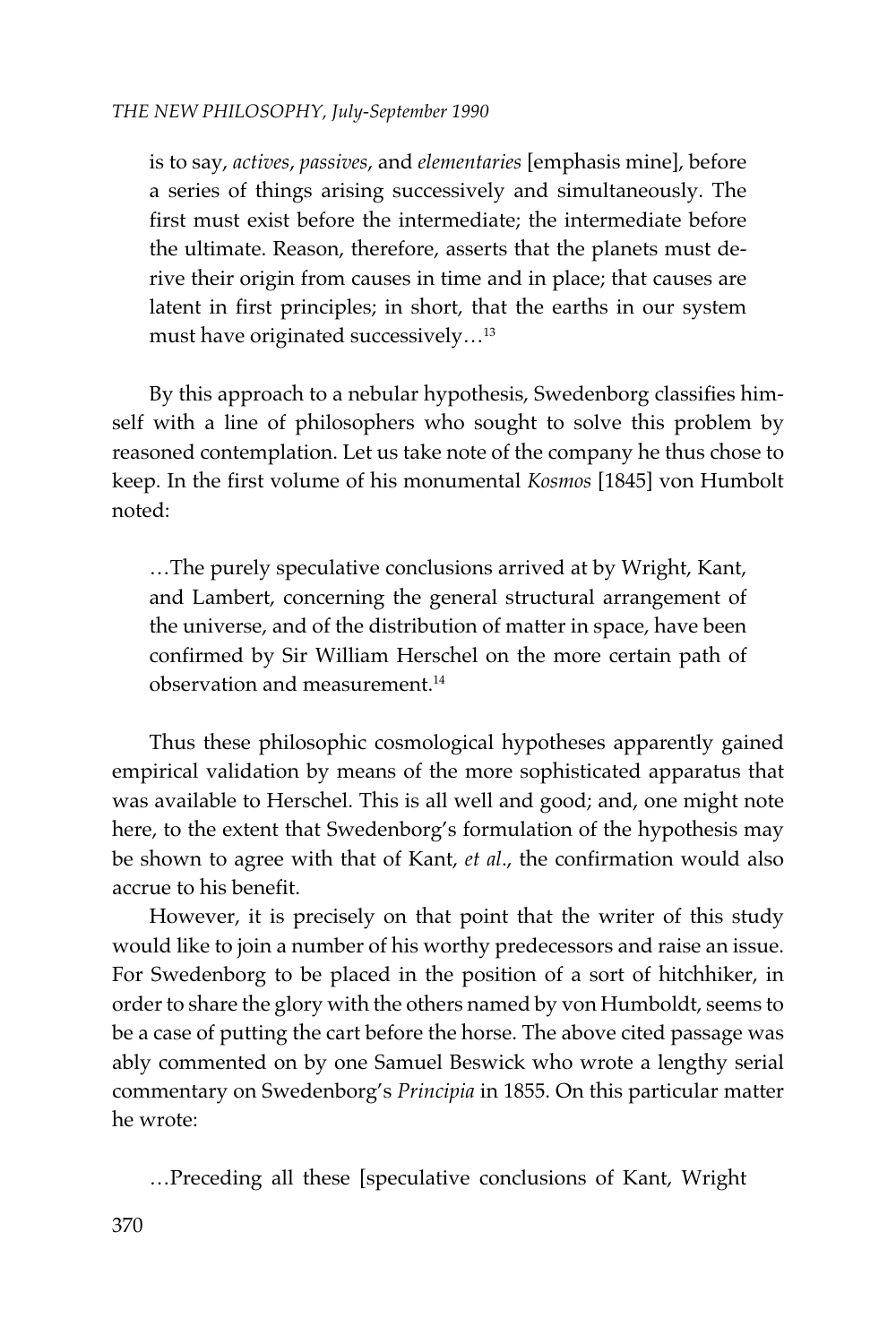### *SWEDENBORG'S PHILOSOPHY OF CAUSALITY*

and Lambert] and when Kant was only ten years old, Swedenborg had formally given the same ideas and views of creation—expressly calling his Essay 'The Theory of the Sidereal Heavens', in his immortal *Principia*, published in 1733,<sup>15</sup> being twenty-two years before Kant, twenty-four years before Lambert, twenty-six years before Boscovich, thirty-four years before Mitchell and forty-seven years before Herschel. This work, which preceded all others in the suggestion of true views regarding the clustering of stars, and their arrangement and distribution in space, was published under royal auspices, and at the expense of the then reigning Duke of Brunswick. Considerable extracts, with brief notices, were inserted in the *Acta Eruditorum* of Leipzig…These extracts could not fail to strike the attention of the German astronomers, and give rise to certain general considerations; to plant the germs of more universal and enlarged views of creation, and to be suggestive of a most rational and comprehensive theory of the sidereal heavens.<sup>16</sup>

Lest the reader be left with the impression that the obviously sympathetic Mr. Beswick intended to give Swedenborg credit for complete originality in this matter, later he noted:

…The honor of conceiving and publishing the first crude notion of heavenly bodies being formed from nebulous vapors belongs unquestionably to Tycho Brahe and Kepler…long antecedent to the time of Swedenborg. The hypothesis appears to have remained latent, through the insufficiency of well observed data, until Halley came forward in 1677, Swedenborg in 1734…and lastly Laplace in 1809 (*Système de Monde*), who gave to the Nebular Hypothesis its present elaborate structure. The idea of heavenly bodies being formed from nebulous vapors, therefore, preceded Swedenborg, and upon this one point Swedenborg is merely one in the foremost ranks of its brilliant advocates.<sup>17</sup>

This modest disclaimer to the contrary notwithstanding, the implications of the first statement cited above cannot be passed over lightly. While it is true, for example, that Kant was merely a boy when Swedenborg's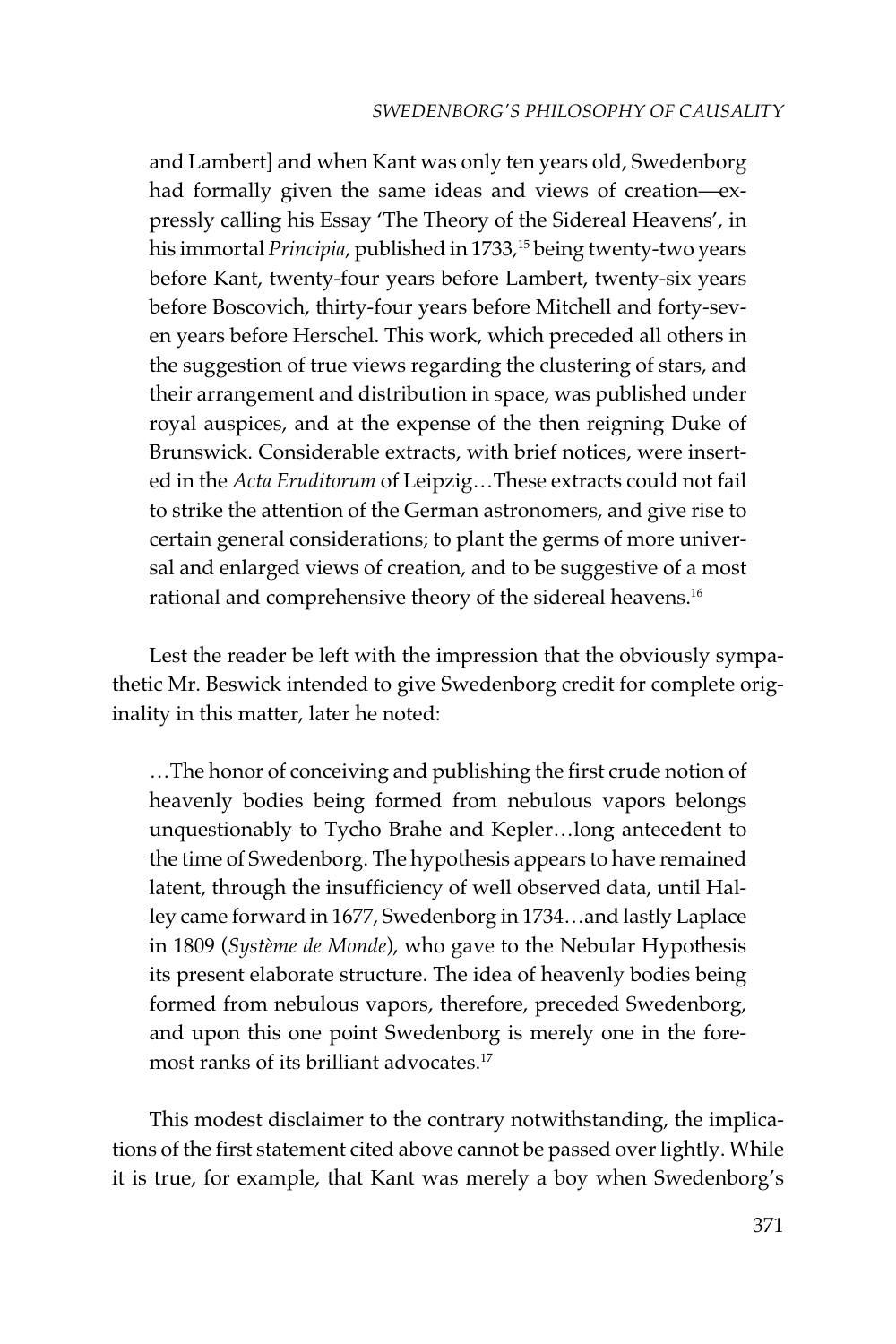*Principia* was published, and it is therefore easy to argue that Kant may never have had first-hand knowledge of Swedenborg's cosmogony, this in no way invalidates the claims of good scholarship, that Kant and the others had at least the opportunity to be aware of the theory published in 1734.

Without trying to expound in detail Swedenborg's theory, the effort will be made to state some of the cogent points in order that a just judgment of its relative worth may be arrived at.

The winner of the 1903 Nobel prize for chemical physics, Professor Svante Arrhenius, wrote an enlightening preface to the 1908 Latin edition of Swedenborg's *Principia* which was issued under the auspices of the Royal Swedish Academy of Sciences. This preface has been translated into English and published in the *Swedenborg Archives*. 18 Although it is too long to be included here verbatim, it does contain a useful summary of ideas which Arrhenius indicates "were first given expression by Swedenborg, and afterwards, although usually in a much modified form—consciously or unconsciously—taken up by other authors in cosmology." He lists the following:

- (l) The planets of our solar system originate from the solar matter—taken up by Buffon, Kant, Laplace and others.
- (2) The earth—and the other planets—have gradually removed themselves from the sun and received a gradually lengthened time of revolution—a view again expressed by G. H. Darwin.
- (3) The earth's time of rotation, that is to say, the day's length, has been gradually increased—a view again expressed by G. H. Darwin.
- (4) The suns are arranged around the milky way—taken up by Wright, Kant, and Lambert.
- (5) There are still greater systems, in which the milky ways are arranged—taken up by Lambert.<sup>19</sup>

Arrhenius discusses in turn each of these ideas and the modified theories which have appeared. It becomes clear that the one view among the works of his successors which agrees most closely with Swedenborg is that of Kant. This would seem to be ironic, for Kant's best known commen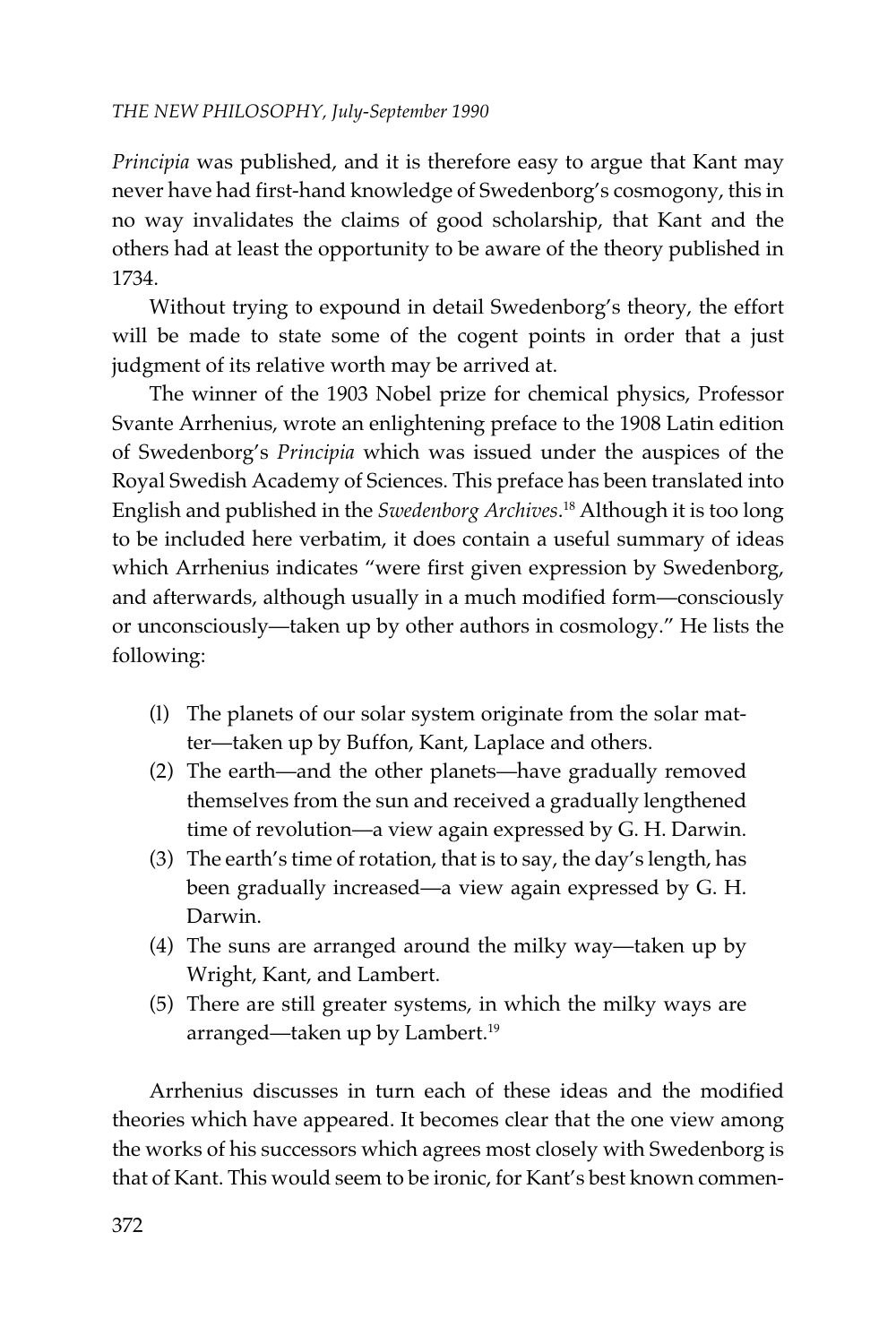tary on Swedenborg is his *Träume eines Geistersehers erläutert durch Träume der Metaphysik* [1766], in which he held the Swede up to ridicule. Somewhat counterbalancing this strange essay, however, is a statement from the Leipzig edition of Kant's works which reads, in translation, as follows:

…The system of Swedenborg is unfortunately very similar to my own philosophy…We must either suppose greater intelligence and truth at the basis of Swedenborg's writings than first impressions excite, or that it is a mere accident when he coincides with my system.<sup>20</sup>

Perhaps the most one can say about Kant's attitude toward Swedenborg was that it was ambivalent.

Another writer who was struck by the similarities between later statements of a nebular hypothesis and that of Swedenborg was Hans Hoppe, who wrote a protracted essay for *Archiv fur Geschichte der Philosophie*, XXV, which was subsequently translated and printed in English.<sup>21</sup> The greater part of the article is concerned with detailing Swedenborg's doctrine of the structure of smallest bodies, which Hoppe seemed to feel was indispensable to the understanding of the cosmogony of Swedenborg, a view not shared by the present writer. Some of his comments (not all consecutive) seem pertinent here, however. He writes:

Even if [Thomas] Wright [of Durham]…omits to mention Swedenborg's name, yet his approach to Swedenborg is only the more evident. Even in his method of research Wright takes absolutely the same standpoint as Swedenborg…

Kant's scattered elementary particles of matter correspond to Swedenborg's first, finited corpuscles or physical points. These elements, according to Kant, at once put themselves into motion, and are their own *quelle des lebens* (source of life). Swedenborg also…regarded the motion of the least corpuscles as being essential formative principles of the world, and the constitutive characteristic of their life…

Kant repeated Swedenborg's theory of the equilibrium of rotating bodies and their parallel orbits.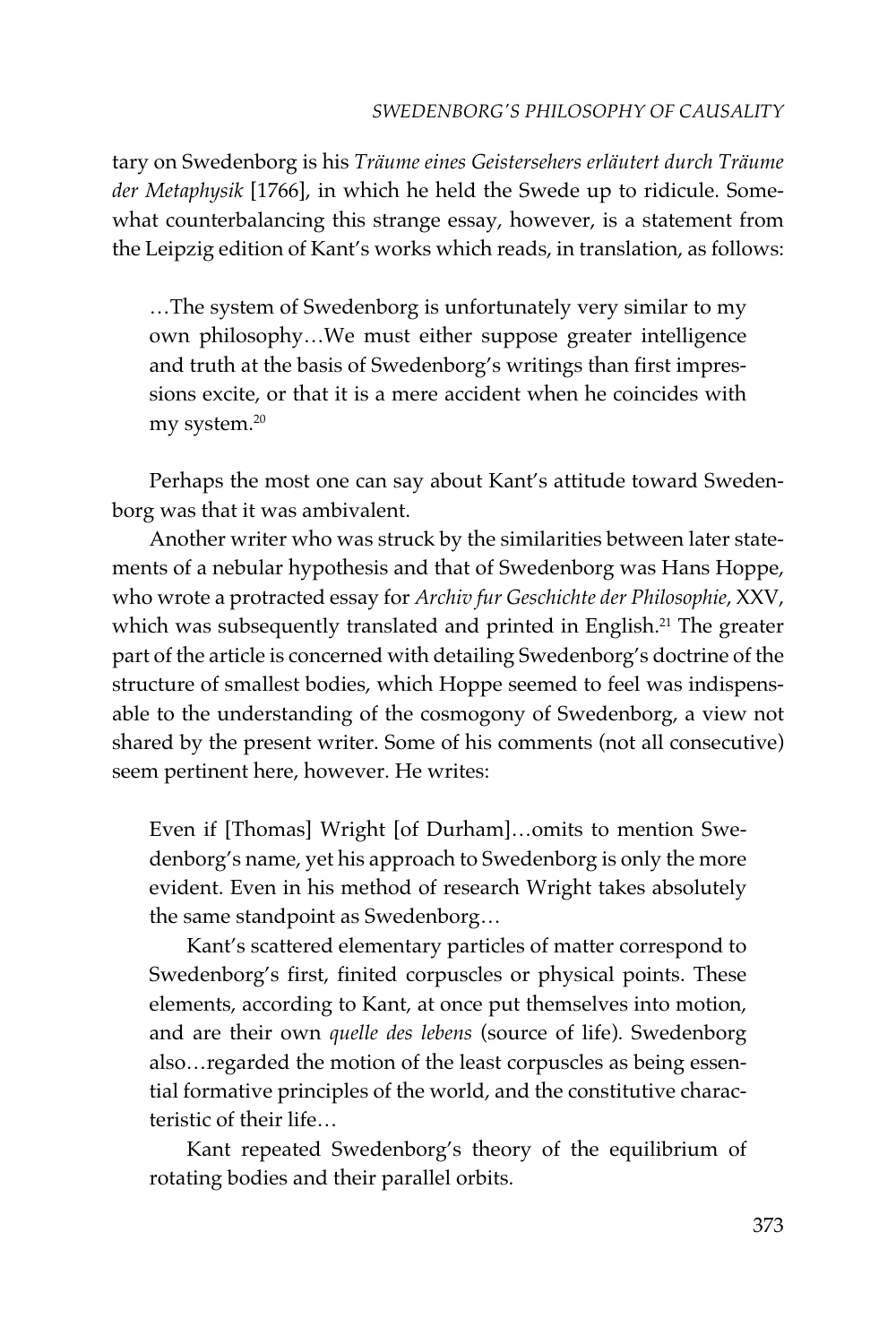Especially striking appears the agreement of both philosophers in respect to the doctrine of the varying density of the rotating bodies…

The fundamental agreement consists in the accentuation by both philosophers of the galaxy as the common central system of all the sidereal vortices…

[He concludes:] Well then, it is therefore the more clearly the duty of historical justice when recounting the history of the attempts by the human spirit to obtain a view of the origination of the world, based upon philosophical foundations, not to forsake the man who before Kant and before Laplace deduced their results, Emanuel Swedenborg.<sup>22</sup>

So far as I know, Hoppe has not been identified as a Swedenborgian. Nevertheless, he has been accused of being prejudicially pro-Swedenborg; and, by the same token, anti-Kant. This may well be; but still it seems abundantly clear that the parallels between Swedenborg's and Kant's cosmological theories are too close to have been entirely coincidental.

Other commentators have noted similar—but not so complete—parallels between the theories of Buffon and Swedenborg, and of Laplace and Swedenborg.<sup>23</sup> Of these three men: Kant, Buffon and Laplace, only one-Buffon—apparently without question had immediate access to the nebular hypothesis of Swedenborg. A copy (reported to be in the files of the Swedenborg Foundation, Inc., New York) of Swedenborg's *Principia* is inscribed as the property of Buffon, dated 1736. Laplace, in turn, admits his indebtedness to Buffon for some of his cosmological ideas.

Kant, on the other hand, makes no direct reference to a debt to Swedenborg for his cosmological ideas, this despite the obvious parallels between his 1755 work, *Allgemeine Naturgeschichte und Theorie des Himmels*, and Swedenborg's 1734 *Principia*.

Lest we leave the reader with the impression that our primary intent is polemic, let us move on to further consideration of Swedenborg's use of his philosophy of causality as it relates to cosmology.

That there is a radical difference in Swedenborg's approach to cosmology in his mature theological period—as contrasted with that of his philosophic period—is obvious immediately if, for instance, one were to go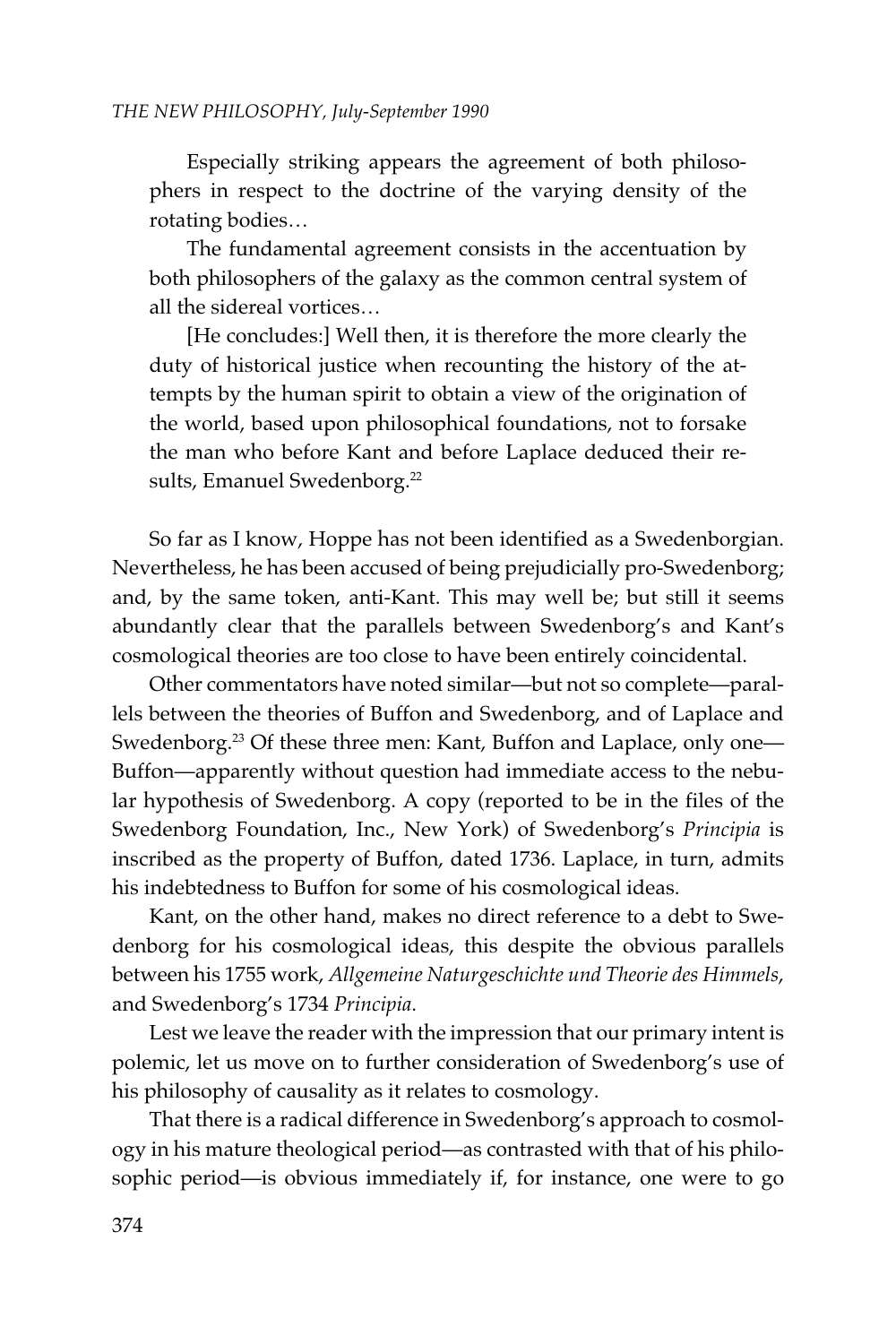from a perusal of his 1734 treatise, which we have considered at some length, and then read what he says about the creation of the universe in his 1763 *Divine Love and Wisdom*. In the latter work, there is no longer any idea of offering a speculative hypothesis; here the tenor is clearly reflective of the assurance that has come to one who has enjoyed many years of unique insights. The writing is matter of fact, the tone authoritative. This is how it is. The "Infinite" of the earlier work is now identified as the "Lord" of the Judeo-Christian tradition. There is still no doubt—as there was not in the earlier work—that God created everything. How?

The Lord created the universe and all things of it by means of the sun which is the first proceeding of divine love and divine wis $dom<sup>24</sup>$ 

This "first proceeding" [*primum procedens*] is readily likened to the conatus of the *Principia*. Both love (desire) and wisdom (thought) are surely needed in effort or endeavor. The term "conatus," however, in this latter work is reserved for efforts subsidiary to or dependent on deity. For example, "living conatus in man" is defined as the unition of his will and understanding (correlative to the love and wisdom of God). Or, on the natural level:

…conatus is not force [*vis*], nor is force motion, but force is produced through conatus, because force is conatus made active, and through force motion is produced; consequently there is no power in conatus alone, nor in force alone, but in motion, which is their product.25

Here there is no mention of the earlier work, no allusions to "first simples" or "actives" or "elementaries." Every reference is positive and objective. For example, the "sun" which is defined above as the means of creation turns out to be a secondary (or possibly tertiary) means, since:

The sun of the natural world is pure fire, consequently dead; nature also is dead, because it derives its origin from that sun.<sup>26</sup>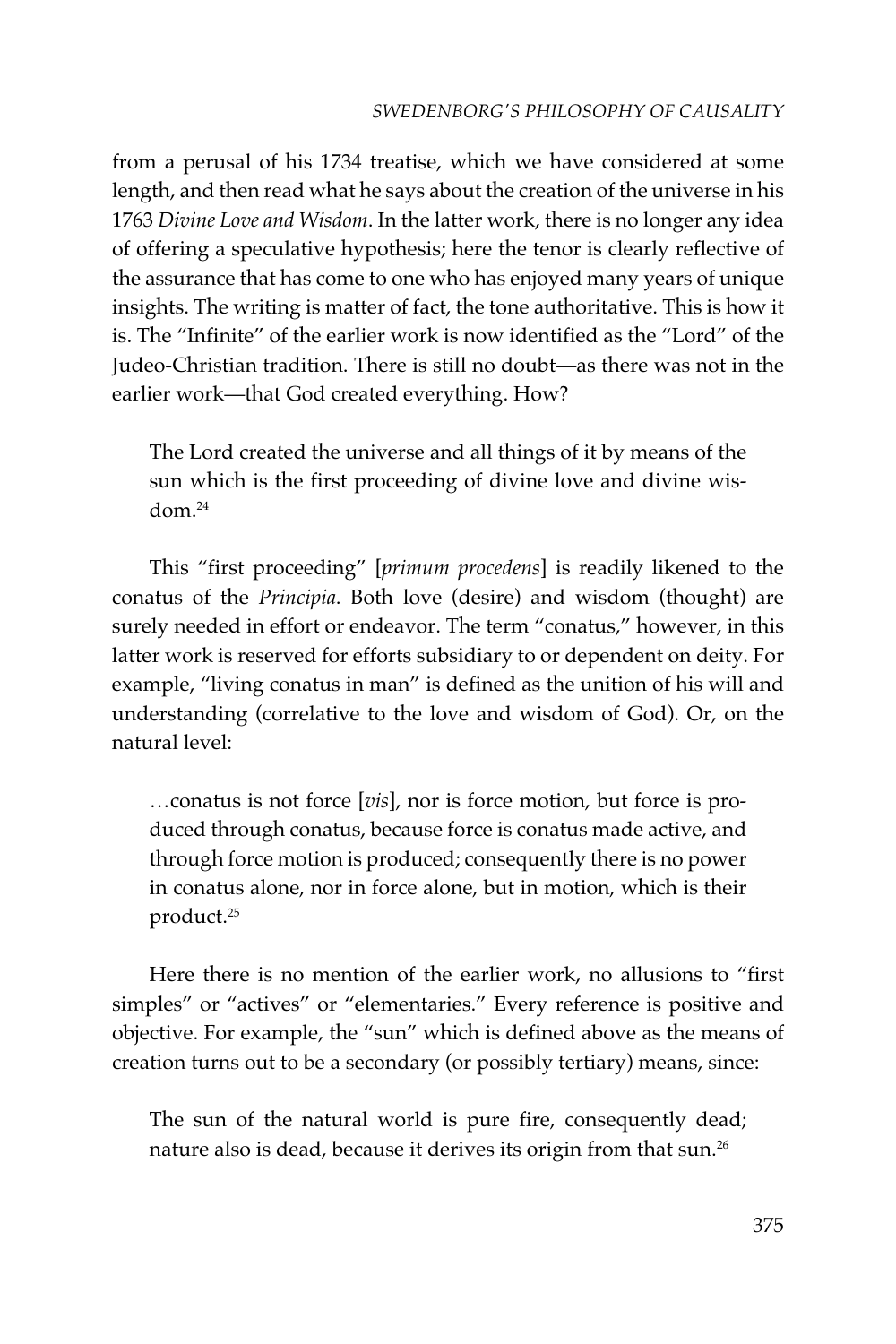We quickly learn that this "deadness" is a relative state, but discretely and hence strongly differentiated from the only real "liveness" which is solely God's. Nor is the sun of the physical world the only sun. (One must for the moment restrict his thoughts to a single solar system for the sake of this explication.)<sup>27</sup> There is also a spiritual sun, or sun of the spiritual world, which is "living" because it proceeds directly from the divine love and wisdom. The "dead" sun, in turn, was created by the Lord through the "living" sun. There is a reason:

A dead sun was created to this end, that in outmosts all things may be fixed, settled, and constant, and thus there may be forms of existence which shall be permanent and durable. In this and in no other way is creation founded. The terraqueous globe, in which, upon which, and about which, things exist, is a kind of base and support; for it is the outmost work [*ultimum opus*], in which all things terminate, and upon which they rest. It is also a kind of matrix, out of which effects, which are ends of creation, are produced.28

There are a number of points worth commenting on in this philosophy of creation. First, it is probably not at all surprising to find the creative force positively identified with the God of the Christian faith. Second, it is not particularly surprising for one writing a theological treatise to take a positive stand regarding the reality of a realm of the spirit, a spiritual world. In this same tradition, then, it should not seem unusual for the writer to refer to the world of nature as the ultimate or lowest, but at the same time, foundational level of creation. The matrix metaphor may possibly derive from pre-Christian philosophies. At any rate it is venerable, by no means an innovation.

What *is* different about this philosophy, however, is that these three traditional levels of life: God, heaven, and earth, are described as being discretely separated yet linked by correspondence, in a way analogous to the relationships of end, cause, and effect. "End" is used more or less in the scholastic sense of first cause or final cause—that because of which something is or becomes. "Cause" is used in the sense of efficient cause or effecting cause. "Effect" is the result or product.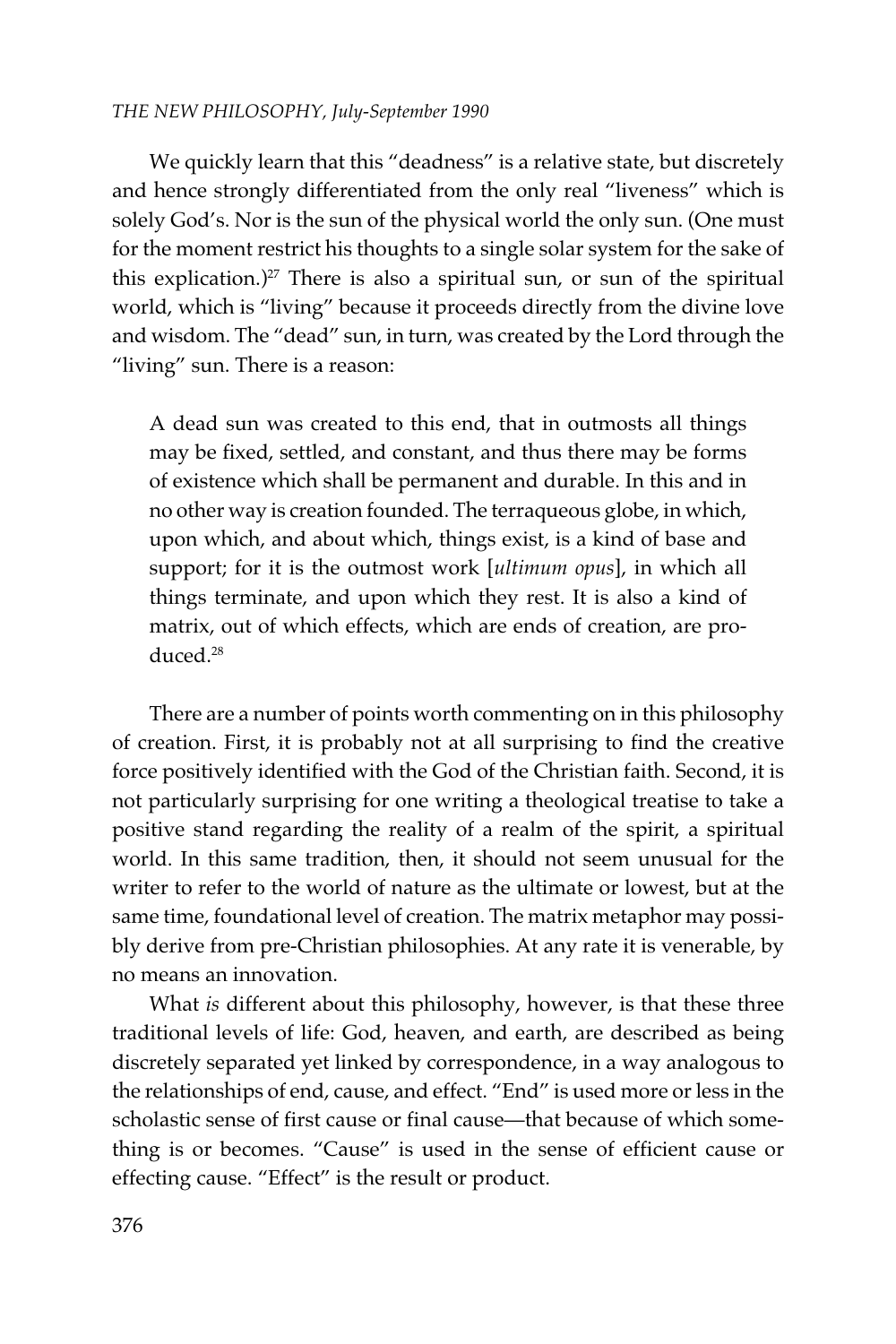Nevertheless, as in the earlier doctrine of forms and the *Principia* cosmological doctrine, the highest in the series permeates and gives direction to all below it. In theological terms this is stated:

…the Lord is present in every work created by Him; for everything has been created for man as its end; consequently the uses of all created things ascend by degrees from outmosts to man, and through man to God the creator from whom [are all things]…

To this last end creation progresses continually, through these three, namely, end, cause, and effect, because these three are in the Lord the Creator…

That these three, end, cause, and effect, are in each and everything created, can also be seen from this, that all effects, which are called last ends, become anew first ends in uninterrupted succession from the First, who is the Lord the Creator, even to the last end, which is in the conjunction of man with Him. [Then this homely touch:] That all last ends become anew first ends is plain from this, that there can be nothing so inert and dead as to have no efficient power in it. Even out of sand there is such an exhalation as gives aid in producing and therefore in effecting something.<sup>29</sup>

With these words our author ends a chapter, so no further light is shed on the enigmatic closing sentences. He may simply have wished to underscore a particularly pervasive idea of his later writings, that of "use." Or he may simply have been following in his custom of supplying mundane examples, whenever possible, of the principle under consideration. However, the more critical portion of the above citation is that which refers to the cyclical nature of life: from God to man and back to God. This idea is, of course, as old as philosophy itself; but too much should not be read into Swedenborg's reference to it in this limited context. For his basic cycle (as gleaned from other of his writings) is that so far as individual men are concerned, the circle occurs only once. Man is born (comes from God), lives his life in the world, hopefully in such a way that he will return to God (for an everlasting life in heaven).<sup>30</sup> On the material or physical plane, however, the endlessly repeated cycle of use of the elements is readily observable.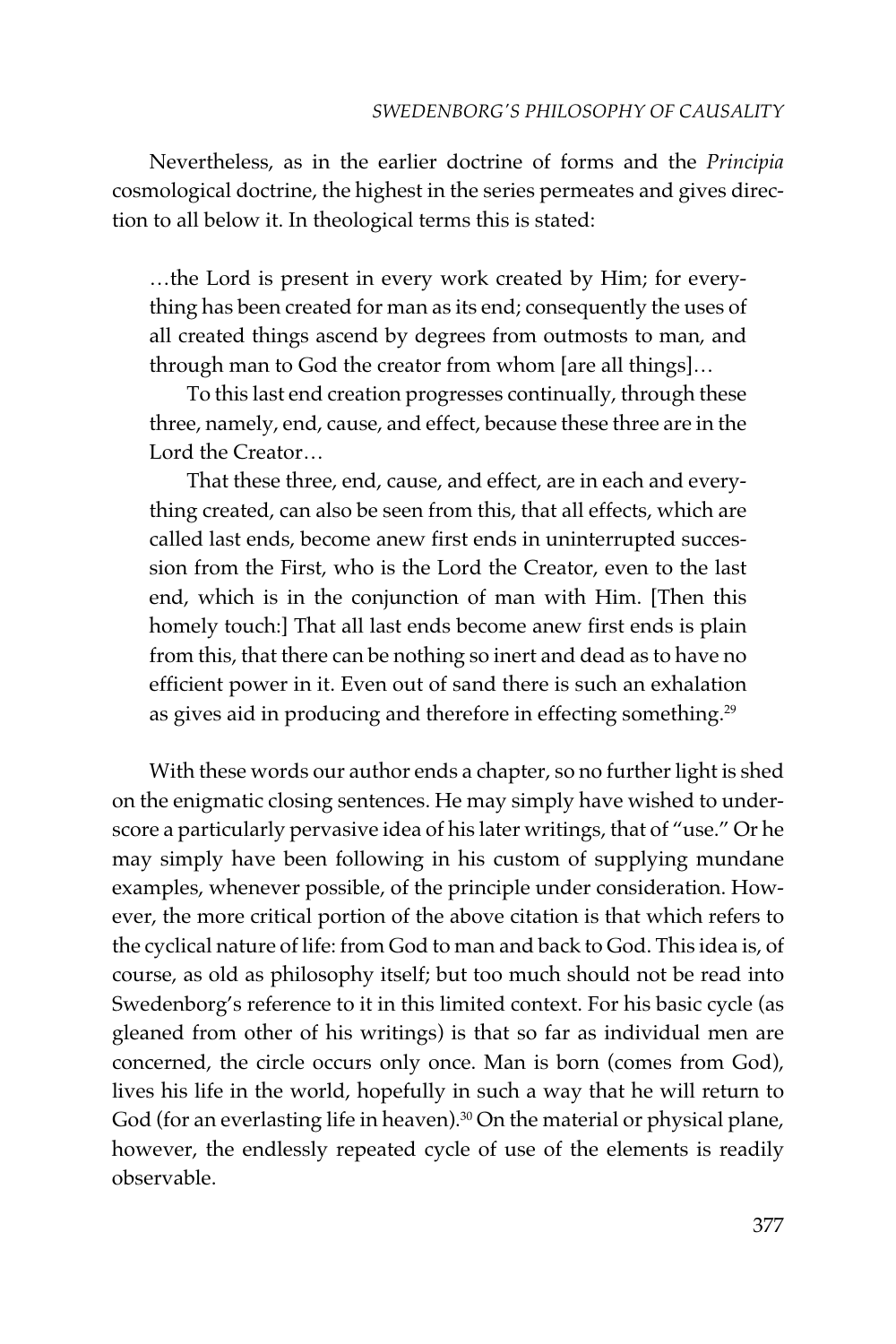There are further profound implications to the end, cause, effect concept. Since man has no way of either fathoming or affecting the operations of God (the end), our practical interest centers in the cause/effect relationship thus posited. The material world becomes, by definition, solely a world of effects. All causes are on the spiritual or mental level. Thus, one seeks in vain for any meaning to life if his gaze remains earthbound. Further—and this point seems inescapable—unaided, man would never have discovered either the real causes of things or the real meaning or purpose of life. This is revealed knowledge. But now that it *is* revealed, with the writer of these works having served as the human agent through whom the revelation was channeled, Swedenborg sees little reason why any person of sound mind should have any great trouble seeing the logic of the revealed knowledge, or of re-adjusting his life in accordance with it. For through all these late works the pragmatic emphasis remains dominant. This is no longer speculative philosophy; this is doctrine for life. "All religion is of life, and the life of religion is to do good."31 "Now it is permitted to enter intellectually into the mysteries of faith."32 "Love is the life of man."33 These are some of the maxims found scattered through these writings.

Thus, in the philosophy of creation found in *Divine Love and Wisdom*, the intent is no longer simply informative; it is both hortatory and evangelical. Thus there is little place for the intricate scientific and philosophic details which were so prominent in the earlier works. On the other hand, so far as I know, only two passages in the late works have been noticed<sup>34</sup> which may or may not properly be evaluated as veiled renunciations of some of the features of the *Principia* cosmology.

In an early paragraph of the sequel to the work we have just been looking at, published the next year, 1764, and titled *Divine Providence*, the seer writes:

Many admit that there is an only substance which is the first substance and the source of all things, but what kind of substance it is they do not know.35

Thus far this passage sounds typical of the prevailing attitude of the revelator. He is about to abolish the gloom. But then, curiously, he seems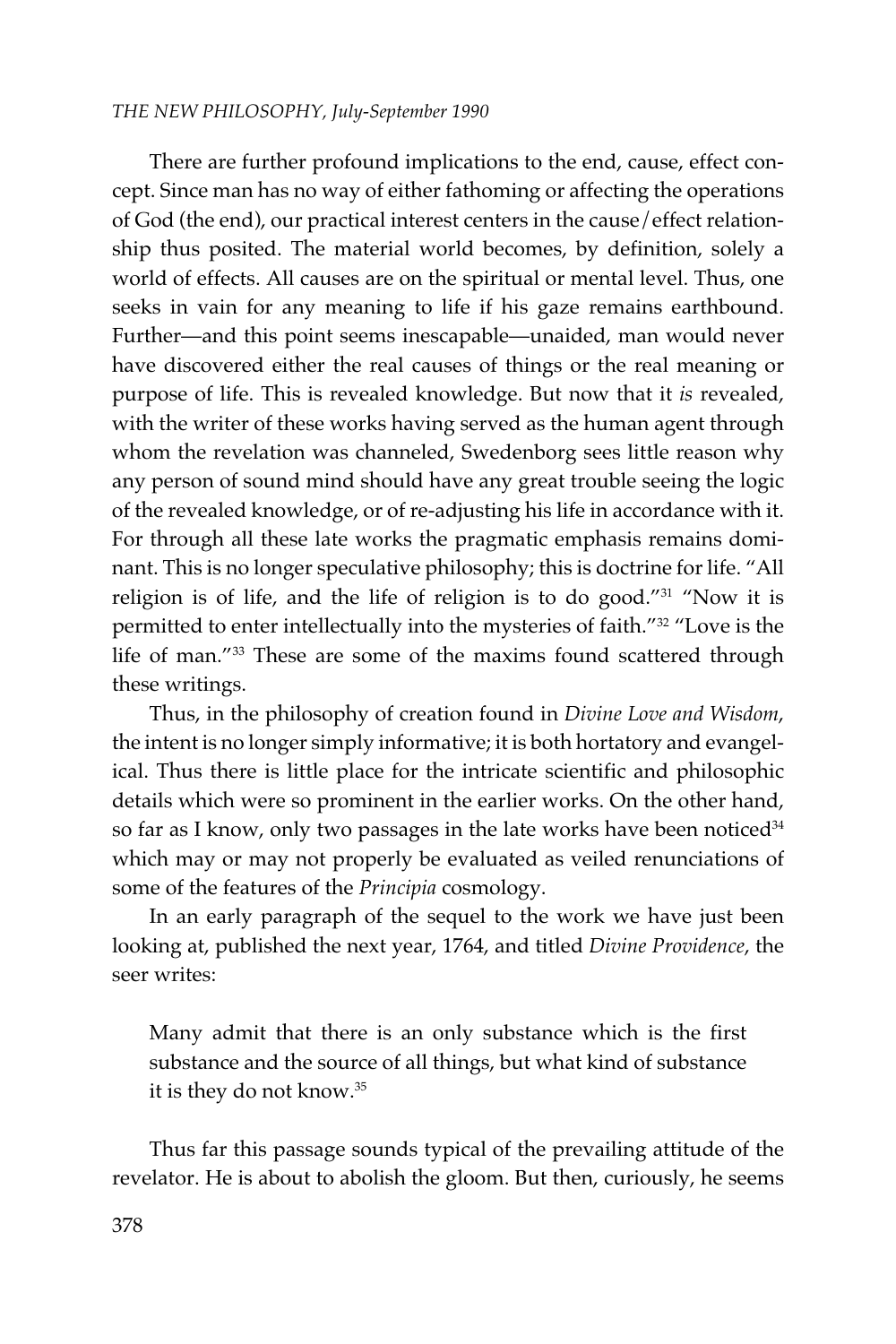almost unconsciously to include the earlier Swedenborg with the unknowing many, perhaps forgetting how closely his next words approximate some of his own early theoretical language.

They believe it to be so simple that nothing is simpler; that it may be compared to a point with no dimension; and that from an infinite number of such the forms of dimension came into existence. This, however, is a fallacy…36

To the admittedly unscientific eye of this observer this concept, declared fallacious here, looks very suspiciously like the first natural point and the first finite of Part I of the *Principia*.

A similar disavowal—or apparent disavowal—occurs in his last major work, *True Christian Religion* [1771], in a discussion of some of the deleterious effects of not knowing the teaching that the one God is substance itself and form itself. Those ignorant of this could not, among other things, have any better idea of creation than

that its substances and forms originated in points, and afterwards in geometrical lines, which are essentially nothing…37

If in these statements Swedenborg was in fact quietly reproving himself for this particular portion of his earlier hypothesis, I for one rejoice at his degree of candidness in doing so. Besides, that aspect of the theory gives me considerable trouble. Also, a near-contemporary commented on the matter that he did not feel it was of great importance<sup>38</sup>—and I would agree.

What is of importance, it seems to me, is, that the earlier, highly developed philosophy of causality, was carried over, apparently with no significant alteration, and applied effectively to the cosmology of the theological period.

Our next consideration will be the application of this causal theory to the attempt to solve the mind/body problem.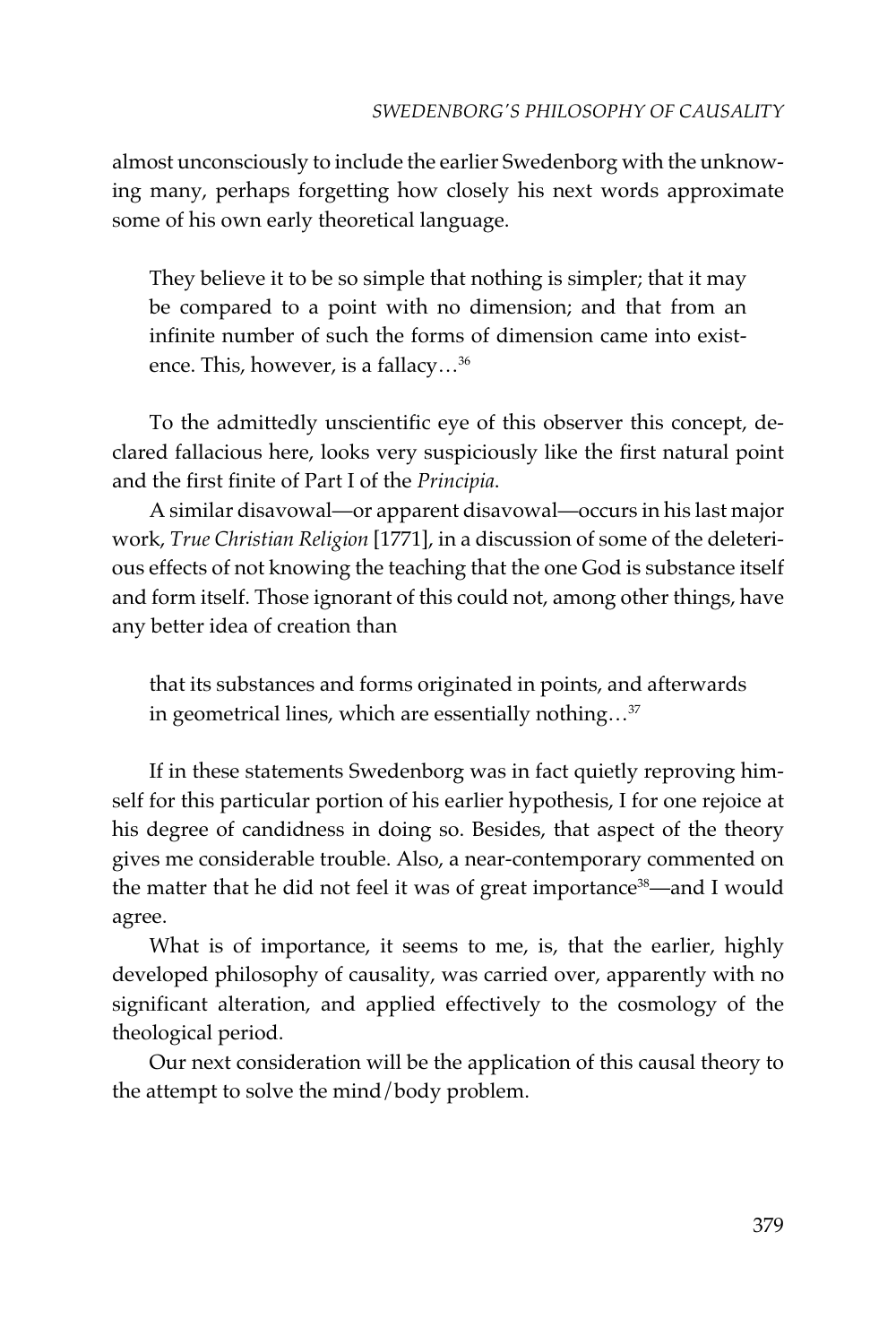#### Notes

1 Paul Weiss, in *Dictionary of Philosophy*, ed.D. Runes.

2 Lewis F. Hite, in *NP*, July 1926, p. 92.

3 I am especially indebted to detailed studies of this subject by R. L. Tafel [*Swedenborg the Philosopher*, 1867, pp. 251ff.], L. Hite [*NP*, July 1926], A. Clissold [*Introduction to Principia*, 1846 ed.], and H. Odhner [*Principles of the New Philosophy*, 1965, and 1943 lecture on correspondences, ditto copy]. The basic text from which the subject evolves is *Principia*, Part I.

4 Isaiah Tansley, in Introduction to *Principia*, 1912 ed.

<sup>5</sup> *Op. cit.*, Vol. I, p. 39.

6 This summary, in slightly different forms, appears both in the author's preface and in the conclusion of the *Principia*.

7 *Principia* II, Conclusion, p. 290.

8 *Cf. Ethics*, III, Props. IV-X. *Cf.* also discussion of Spinoza's idea of conatus in H. Wolfson, *The Philosophy of Spinoza*, Vol. II, pp. 195-208.

9 *Principia* I, p. 64.

<sup>10</sup>*Ibid*., p. 78.

<sup>11</sup>*Ibid*., p. 101.

<sup>12</sup>*Principia* II, p. 172.

<sup>13</sup>*Ibid*., p. 173.

14Alexander von Humboldt, *Kosmos*, Vol. I, p. 71.

15In 1733 Swedenborg did write but did not publish a work, *Comparitio Ontologiae et Cosmologiae generalis Domini Christiani Wolfii cum Principiis nostris rerum naturalium*. This work was later published in a Latin-English version and titled *Psychologica*, 1923.

However, Beswick probably made a simple error here, intending to advert to Swedenborg's 1734 *Principia*.

16Quoted in R. L. Tafel, *Swedenborg the Philosopher,* pp. 300-301. <sup>17</sup>*Ibid*., p. 314.

18Alfred H. Stroh, ed., *Swedenborg Archives*, Vol. I, "Investigations in Sweden," 1902-1918. The Arrhenius article is one of several appended to this volume.

<sup>19</sup>*Op. cit.*, p. 66.

<sup>20</sup>*Kant*, Leipsic ed., 1838, iii, 95; translated and quoted by B. Worcester, *Life and Mission of Emanuel Swedenborg*, 6th ed., 1907, p. 125.

<sup>21</sup>*Cf*. *The New Church Magazine* vol. xxxi [1912], No. 369 and No. 370 [Sept. and Oct.], pp. 385-394, 446-454.

<sup>22</sup>*0p. cit.*, pp. 446ff.

<sup>23</sup>*Cf. NP*, 1898, pp. 4-8, article by J. Swanton.

<sup>24</sup>*Divine Love and Wisdom,* n. 151.

<sup>25</sup>*Ibid*., n. 218.

<sup>26</sup>*Ibid*., n. 157.

<sup>27</sup>Swedenborg of course was fully aware that there are myriads of solar systems.

<sup>28</sup>*Divine Love and Wisdom*, n. 165.

<sup>29</sup>*Ibid*., n. 170-172.

<sup>30</sup>If one's life is such that he rejects God and / or His ways, he nevertheless returns to God, but unwillingly, and is allowed to live a life describable objectively as hell.

<sup>31</sup>*Doctrine of Life*, n. 1.

<sup>32</sup>*True Christian Religion*, n. 508.

<sup>33</sup>*Divine Love and Wisdom*, n. 1.

34*Cf*. W. White, *Swedenborg*, (1867 ed. only), Vol. II, pp. 527-528.